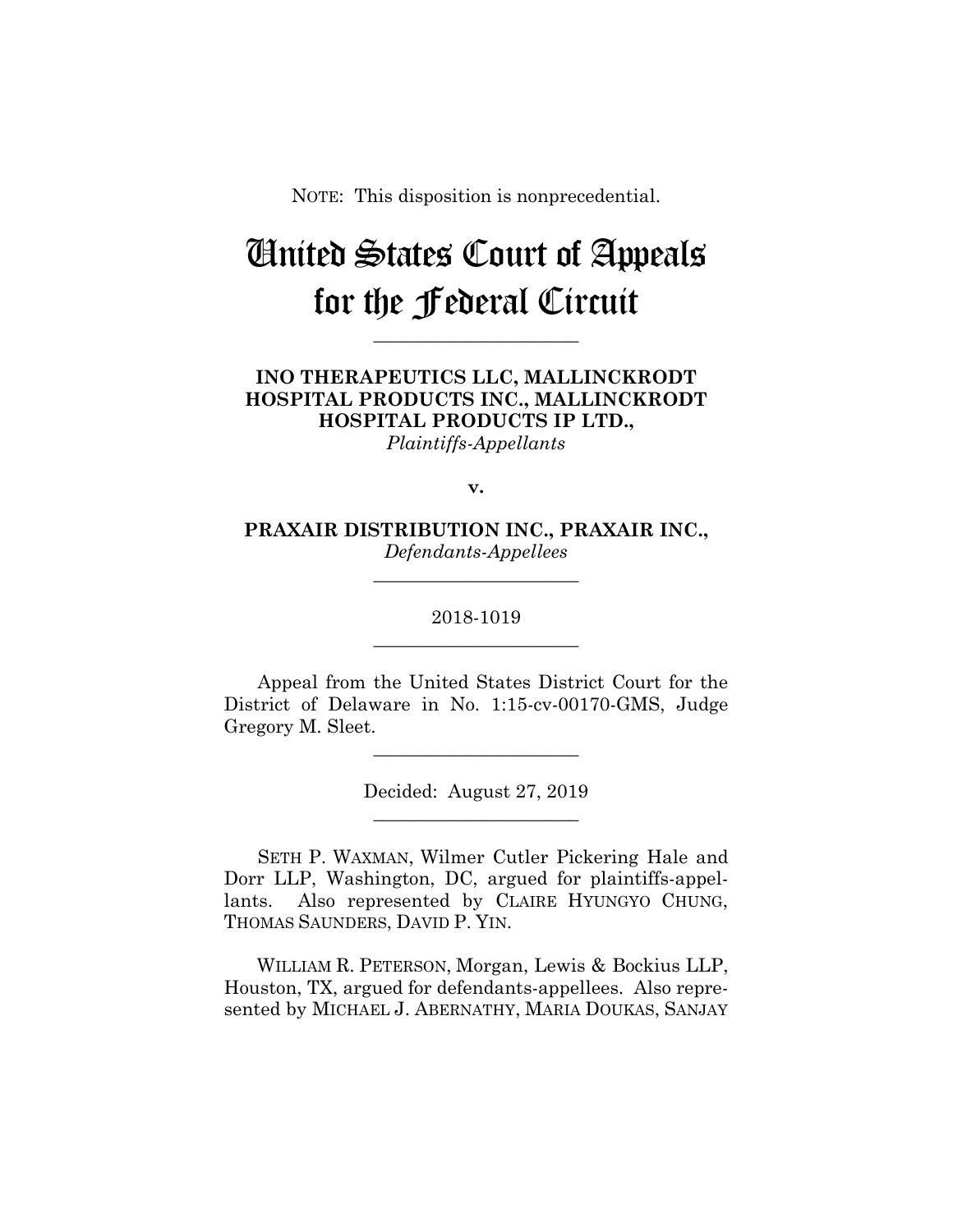K. MURTHY, JASON C. WHITE, Chicago, IL; JULIE S. GOLDEMBERG, Philadelphia, PA.

 $\overline{\phantom{a}}$  , where  $\overline{\phantom{a}}$  , where  $\overline{\phantom{a}}$  , where  $\overline{\phantom{a}}$ 

## Before PROST, *Chief Judge,* NEWMAN and DYK, *Circuit Judges.*

#### Opinion for the court filed by *Chief Judge* PROST.

### Opinion concurring in part and dissenting in part filed by *Circuit Judge* NEWMAN.

### PROST, *Chief Judge*.

INO Therapeutics LLC, Mallinckrodt Hospital Products Inc., and Mallinckrodt Hospital Products IP Ltd. (collectively, "Mallinckrodt") sued Praxair Distribution Inc. and Praxair Inc. (collectively, "Praxair") for patent infringement. Mallinckrodt asserted five patents related to methods of administering inhaled nitric oxide, including U.S. Patent Nos. 8,282,966 ("the '966 patent"), 8,293,284 ("the '284 patent"), 8,795,741 ("the '741 patent"), 8,431,163 ("the '163 patent"), and 8,846,112 ("the '112 patent") (collectively, "heart failure patents" or "HF patents"). Mallinckrodt also asserted five patents related to devices and methods for administering gas, including U.S. Patent Nos. 8,573,209 ("the '209 patent"), 8,776,794 ("the '794 patent"), 8,776,795 ("the '795 patent"), 9,265,911 ("the '911 patent"), and 9,295,802 ("the '802 patent") (collectively, "delivery system infrared patents" or "DSIR patents"). After a bench trial, the United States District Court for the District of Delaware held all claims of the HF patents ineligible and all claims of the DSIR patents not infringed. For the reasons below, we affirm-in-part, vacate-in-part, and remand.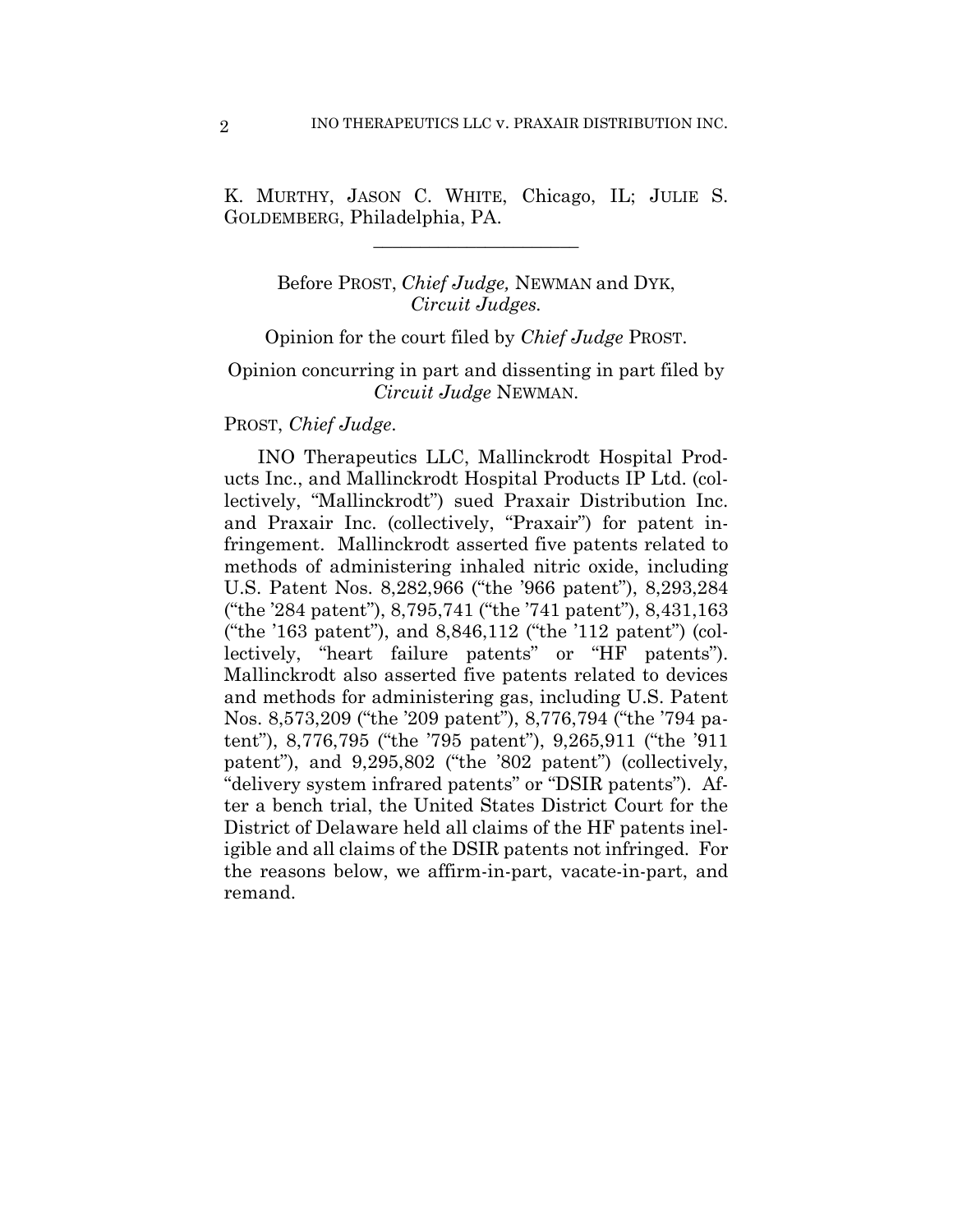#### BACKGROUND

I

 Inhaled nitric oxide ("iNO") is a gas that is well known in the prior art. The U.S. Food and Drug Administration ("FDA") approved New Drug Application ("NDA") No. N020845 for 100 and 800 ppm nitric oxide for inhalation on December 23, 1999.

Use of iNO gas as a treatment has been "studied and reported in the literature." '741 patent col. 1 ll. 25–26. In particular, since at least the early 1990s, iNO gas has been used to treat infants experiencing hypoxic respiratory failure. According to the Background of the Invention of the '741 patent, iNO "is an approved drug product for the treatment of term and near-term neonates . . . having hypoxic respiratory failure associated with clinical or echocardiographic evidence of pulmonary hypertension." *Id.* at col.1 ll. 20–24. Hypoxic respiratory failure is "a condition where oxygen levels in the blood are too low. Nitric oxide functions to dilate blood vessels in the lungs and can thereby improve blood oxygenation." *Praxair Distribution, Inc. v. Mallinckrodt Hosp. Prod. IP Ltd.*, 890 F.3d 1024, 1028 (Fed. Cir. 2018) (citing '112 patent col. 3 ll. 34–56).

A dose of 20 ppm iNO was also well known in the prior art for treatment of hypoxic respiratory failure in infants. J.A. 24–25. For example, one of the asserted patents cites as prior art U.S. Patent No. 5,485,827 ("Zapol"), which discloses administering 20 ppm iNO treatment. The Zapol patent issued in 1996.

In 2004, Ikaria Inc. ("Ikaria") commissioned a study involving iNO gas, referred to as the INOT22 study. The INOT22 study observed adverse events in certain patients. Specifically, the study concluded that neonates with a congenital heart condition—known as left ventricular dysfunction ("LVD")—were at an increased risk of pulmonary edema when treated with iNO gas. *See* J.A. 22; '741 patent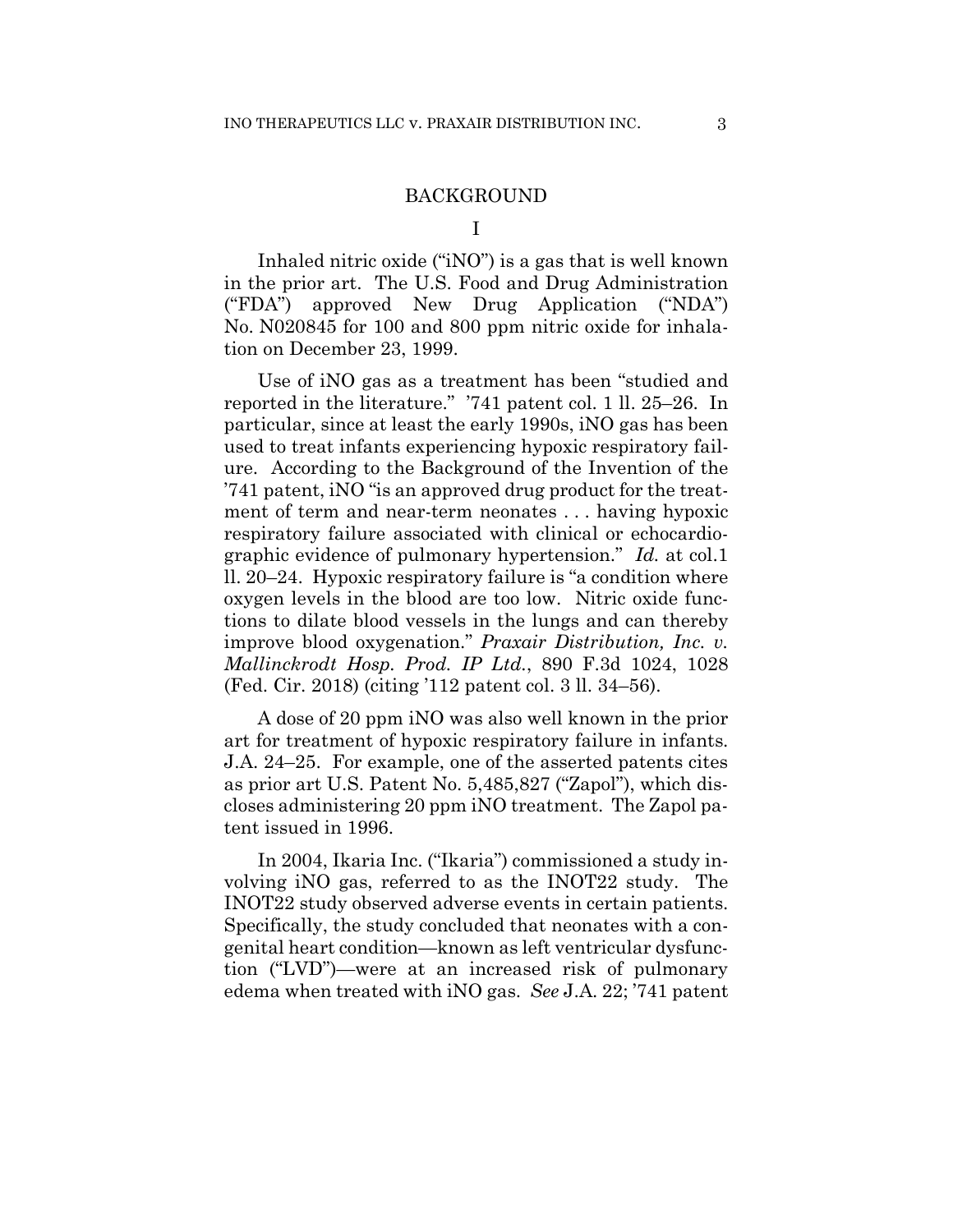col. 9 ll. 48-52. According to the '741 patent specification, the observation of pulmonary edema among patients in the INOT22 study was "of interest because pulmonary edema [had] previously [been] reported with the use of iNO in patients with LVD, and may be related to . . . overfilling of the left atrium." '741 patent col. 13 ll. 26–29.

The effect of iNO gas on a newborn with LVD is a matter of human physiology. J.A. 22. For patients with LVD, the left ventricle cannot sufficiently pump blood out of the heart. LVD patients depend on the right ventricle to shunt blood out, a process that requires constriction of the blood vessels. Administering iNO gas to "neonates or children with LVD may cause pulmonary edema because iNO causes the pulmonary vessels to relax." J.A. 22 (citing Trial Tr. 1201:5–11). Relaxation of those vessels leads to increased pulmonary blood flow, which causes increased pulmonary capillary wedge pressure ("PCWP"), which in turn may lead to pulmonary edema.1 *Id.* (citing Trial Tr. 1201:12–17, 1203:9–16).

Beginning in 2009, Ikaria's subsidiary, INO Therapeutics, began pursuing patents based on this observation. Eventually, it obtained the five HF patents, which share a common specification. Claim 1 of the '741 patent is representative. Claim 1 recites:

1. A method of treating patients who are candidates for inhaled nitric oxide treatment, which method reduces the risk that inhalation of nitric oxide gas will induce an increase in pulmonary capillary wedge pressure (PCWP) leading to pulmonary edema in neonatal patients with hypoxic respiratory failure, the method comprising:

1

<sup>1</sup> Pulmonary capillary wedge pressure "provides an estimate of left atrial pressure." '741 patent col. 5 ll. 20– 22.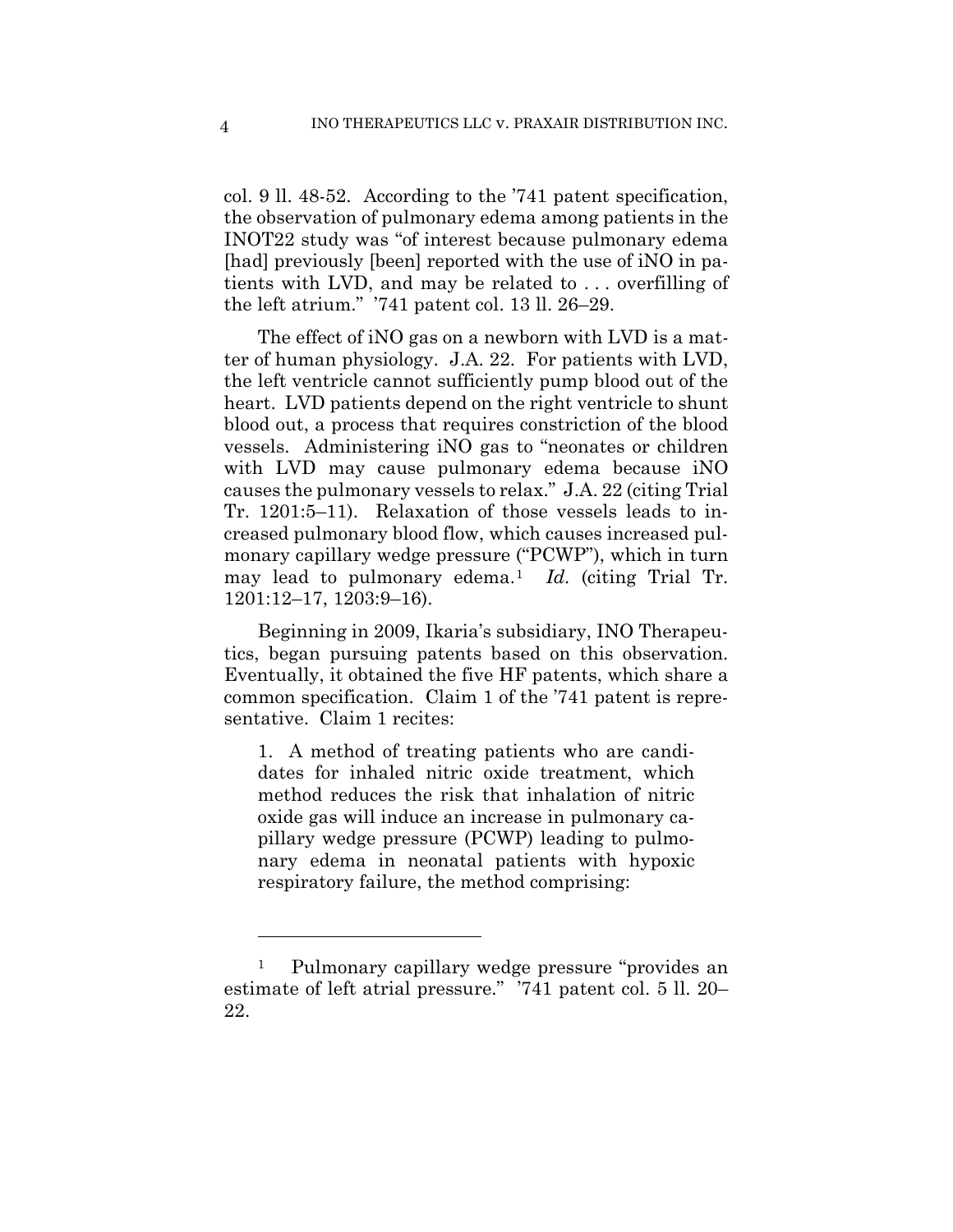(a) *identifying* a plurality of term or near-term neonatal patients who have hypoxic respiratory failure and are candidates for 20 ppm inhaled nitric oxide treatment;

(b) *determining* that a first patient of the plurality does not have left ventricular dysfunction;

(c) *determining* that a second patient of the plurality has left ventricular dysfunction, so is at particular risk of increased PCWP leading to pulmonary edema upon treatment with inhaled nitric oxide;

(d) *administering 20 ppm inhaled nitric oxide* treatment to the first patient; and

(e) *excluding the second patient* from treatment with inhaled nitric oxide, *based on the determination that the second patient has left ventricular dysfunction*, so is at particular risk of increased PCWP leading to pulmonary edema upon treatment with inhaled nitric oxide.

'741 patent col. 14 ll. 28–49 (emphases added).

INO Therapeutics also obtained patents related to devices and methods for providing iNO gas to patients via gas cylinders. These patents, known as the DSIR patents, share a specification. Claim 1 of the '794 patent is representative of the device claims and reads:

1. A gas delivery device comprising:

*a gas source* to provide therapy gas comprising nitric oxide;

a valve attachable to the gas source, the valve including an inlet and an outlet in fluid communication and a valve actuator to open or close the valve to allow the gas through the valve to a control module that delivers the therapy gas comprising nitric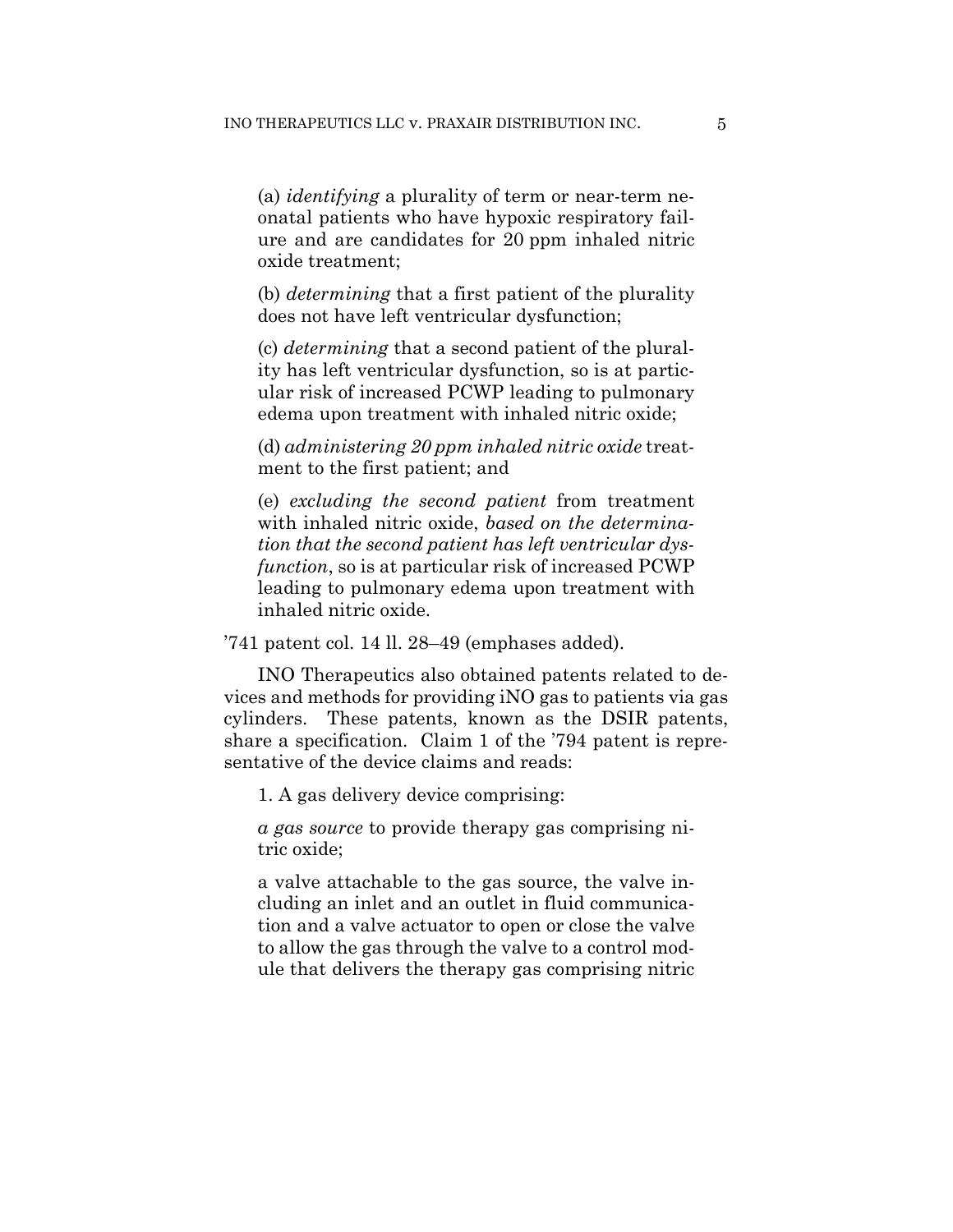oxide in an amount effective to treat or prevent hypoxic respiratory failure; and

a circuit including:

a memory to store gas data comprising one or more of gas identification, gas expiration date and gas concentration; and

a processor and a transceiver in communication with the memory to send and receive signals to communicate the gas data to the control module that controls gas delivery to a subject and to *verify one or more of the gas identification, the gas concentration and that the gas is not expired*.

*Id.* at col. 17 ll. 15–32 (emphases added).

#### II

Ikaria eventually merged with Mallinckrodt Hospital Products Inc. Mallinckrodt Hospital Products IP Ltd. now owns approved NDA No. N020845 for nitric oxide. Mallinckrodt is the exclusive supplier of iNO gas in the United States, which it sells under the brand name INOmax®.

Praxair is an industrial gas company seeking to sell generic iNO gas cylinders. Praxair filed an Abbreviated New Drug Application ("ANDA") seeking approval to market Noxivent, a generic form of 100 and 800 ppm nitric oxide gas for inhalation.2 J.A. 8. In addition, Praxair acquired a company that developed a gas delivery system, called the NOxBOXi iNO system.

Mallinckrodt sued Praxair in the District of Delaware in 2015. Mallinckrodt alleged that Praxair's proposed

1

Praxair filed a letter advising that the FDA approved its ANDA for Noxivent on October 2, 2018.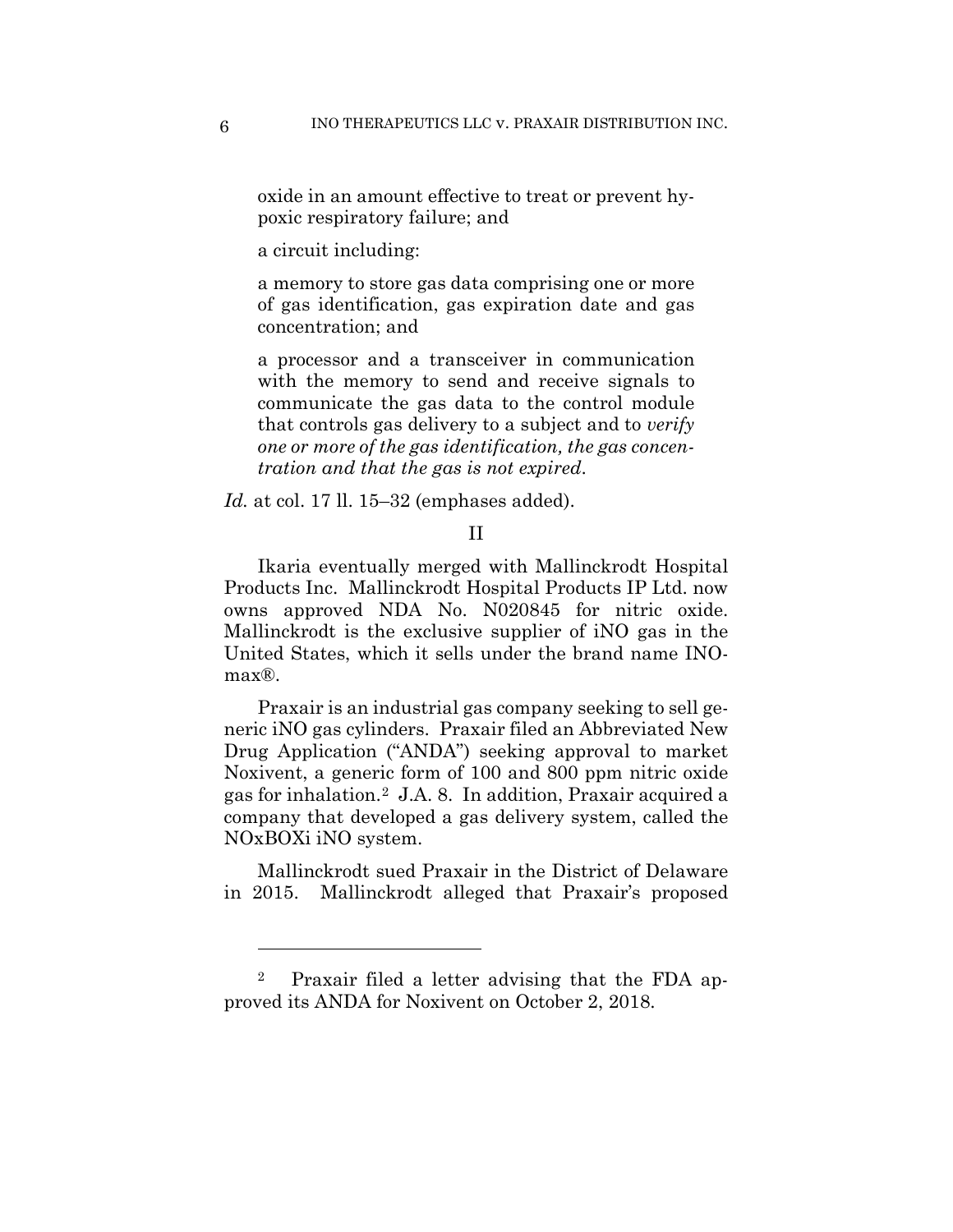ANDA product, Noxivent, infringed Mallinckrodt's HF patents and device claims of the DSIR patents when used with Mallinckrodt's DSIR system. Mallinckrodt also alleged that Praxair's proposed NOxBOXi device infringed a method claim of the DSIR patents.

The case proceeded to a seven-day bench trial. In September 2017, the district court issued a memorandum and order concluding that the HF patents were ineligible under § 101 and the DSIR patents were not infringed.3 J.A. 1– 45, 46. The district court entered judgment. J.A. 47–48.

Mallinckrodt now appeals. We have jurisdiction under 28 U.S.C. § 1295(a)(1).

#### **DISCUSSION**

## I

For entry of judgment under Rule 52(c), we review the district court's factual findings for clear error and its legal conclusions de novo. *Intellectual Ventures I LLC v. Symantec Corp.*, 838 F.3d 1307, 1312 (Fed. Cir. 2016) (citing *EBC, Inc. v. Clark Bldg. Sys., Inc.*, 618 F.3d 253, 273 (3d Cir. 2010)). "Eligibility under 35 U.S.C. § 101 is a question of law, based on underlying facts." *SAP Am., Inc. v. InvestPic, LLC*, 898 F.3d 1161, 1166 (Fed. Cir. 2018).

<u>.</u>

<sup>3</sup> In a related appeal, this court recently held that claims 1–11 of the '112 patent were obvious. *Praxair*, 890 F.3d 1024. We concluded that: "It is undisputed that discontinuing a treatment in response to a serious side effect was known in the prior art. It is also undisputed that pulmonary edema is a potentially fatal condition. And [the prior art] taught that administering '[nitric oxide] may lead to pulmonary edema in patients with LVD.'" *Id.* at 1037 (alteration in original) (citations omitted) (holding claim 9 was obvious).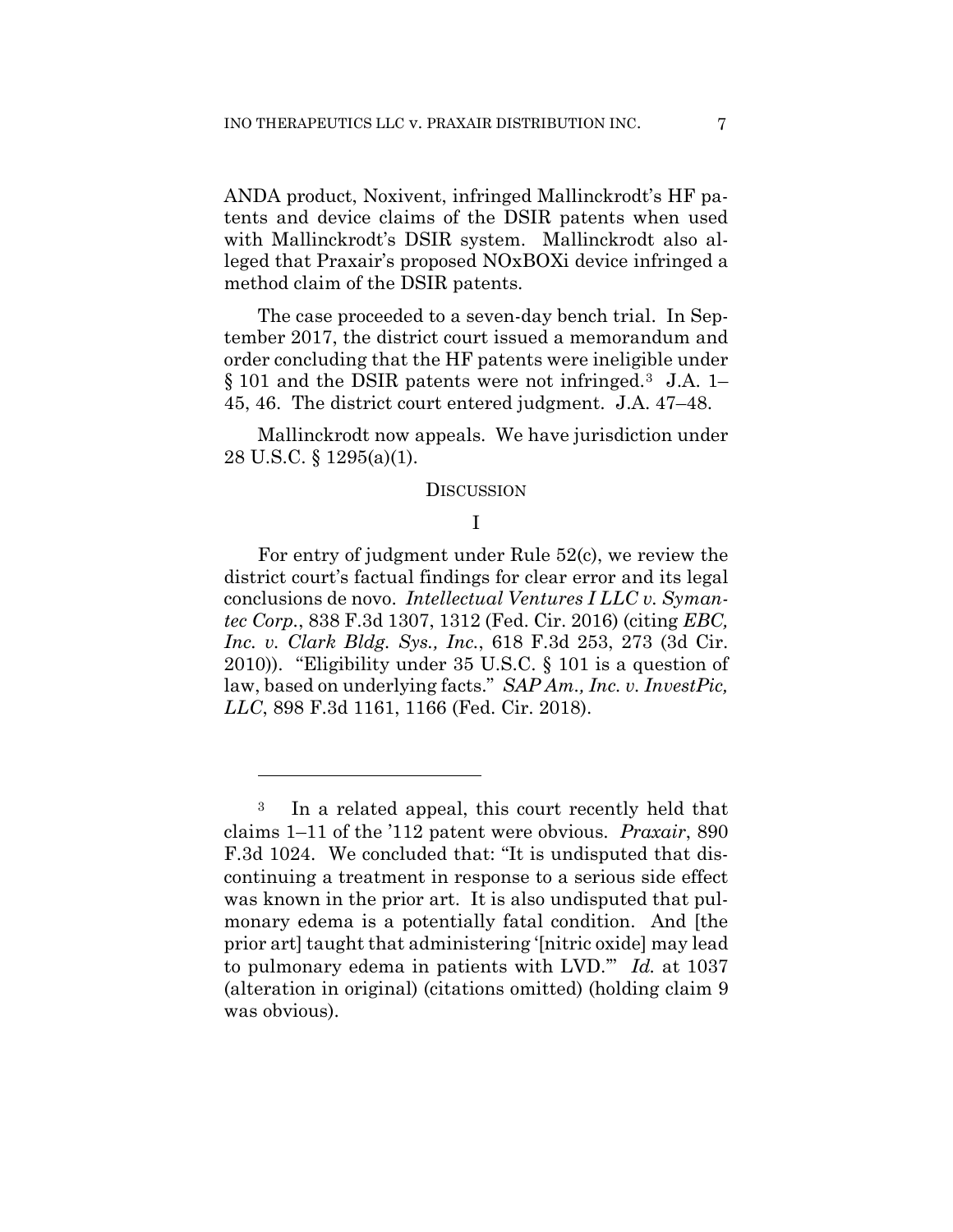Mallinckrodt's appeal proceeds in three parts. First, Mallinckrodt contends that the district court erred by concluding that the asserted claims of the HF patents are ineligible under § 101. Second, Mallinckrodt argues that the district court erroneously construed the term "verify" when analyzing whether Praxair's proposed gas cylinder infringes the DSIR patents. Third, Mallinckrodt avers that the district court improperly entered judgment on certain unasserted claims. We address each argument in turn.

## II

Section 101 provides that "[w]hoever invents or discovers any new and useful process, machine, manufacture, or composition of matter, or any new and useful improvement thereof, may obtain a patent therefor, subject to the conditions and requirements of this title." 35 U.S.C. § 101. However, § 101 "contains an important implicit exception. '[L]aws of nature, natural phenomena, and abstract ideas' are not patentable." *Mayo Collaborative Servs. v. Prometheus Labs., Inc.*, 566 U.S. 66, 70 (2012) (alteration in original) (quoting *Diamond v. Diehr*, 450 U.S. 175, 185 (1981)).

To analyze whether a claim involves eligible subject matter, we apply a two-step test. First, we evaluate whether the claims are "directed to" a patent-ineligible concept, such as a natural phenomenon. *Athena Diagnostics, Inc. v. Mayo Collaborative Servs., LLC*, 915 F.3d 743, 749 (Fed. Cir. 2019) (quoting *Alice Corp. v. CLS Bank Int'l*, 573 U.S. 208, 217 (2014)). If so, we ask whether the limitations of the claim, considered individually and as an ordered combination, "'transform the nature of the claim' into a patent-eligible application." *Id.* (quoting *Mayo*, 566 U.S. at 78).

Applying this test, we agree with the district court that claim 1 of the '741 patent is ineligible. It is undisputed that treatment of infants experiencing hypoxic respiratory failure with iNO gas has existed for decades. The inventors observed an adverse event that iNO gas causes for certain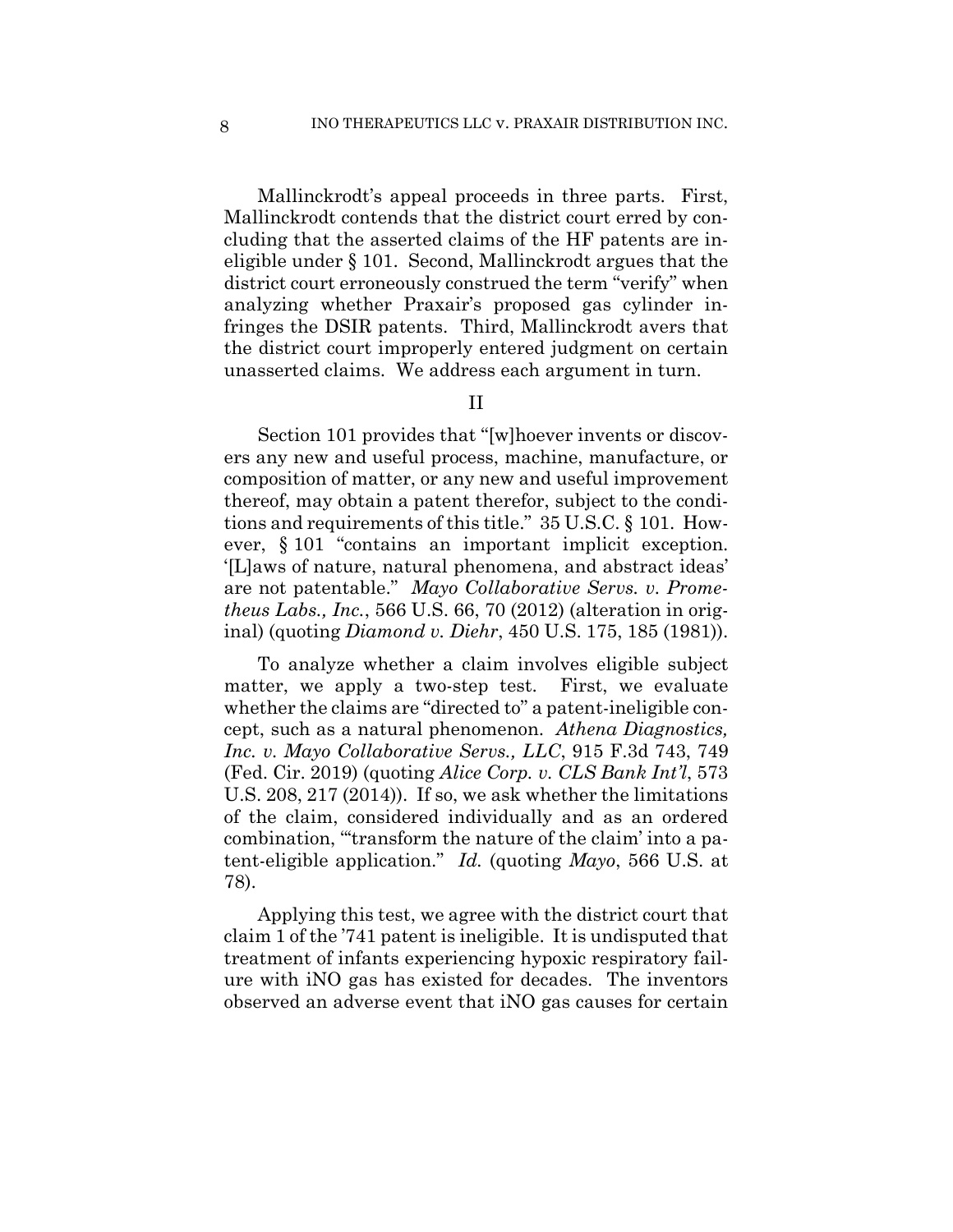patients. The patent claim does no more than add an instruction to withhold iNO treatment from the identified patients; it does not recite giving any affirmative treatment for the iNO-excluded group, and so it covers a method in which, for the iNO-excluded patients, the body's natural processes are simply allowed to take place. Consequently, the claim here is directed to the natural phenomenon. The claim, apart from the natural phenomenon itself, involves only well-understood, routine, and conventional steps. For the reasons below, claim 1 of the '741 patent fails to recite eligible subject matter.4

#### A

We begin with the first step of the *Mayo*/*Alice* test. A close review of representative claim 1 confirms that the claim is "directed to" a natural phenomenon.

The natural phenomenon here is undisputed. A neonate patient's body will react to iNO gas in a certain way depending on whether or not the patient has a congenital heart condition called LVD. Namely, if the patient has LVD, iNO gas can induce a life-threatening event known as pulmonary edema. As the district court found, Praxair's expert, Dr. Lawson, credibly testified that "the 'standard observation' that a dysfunctional ventricle, in combination with increased blood flow, could cause a backup of venous blood, and, in turn, edema," is a phenomenon "taught to first year medical students." J.A. 22 (quoting Trial Tr. 1203:17–24). In short, while nitric oxide lessens constriction, increases blood flow, and can help normal patients with hypoxic respiratory failure, it will harm a patient suffering from LVD and may even result in death.

<u>.</u>

<sup>4</sup> The district court treated claim 1 of the '741 patent as representative of the HF patents. J.A. 21. The parties did not argue the eligibility of the claims separately on appeal.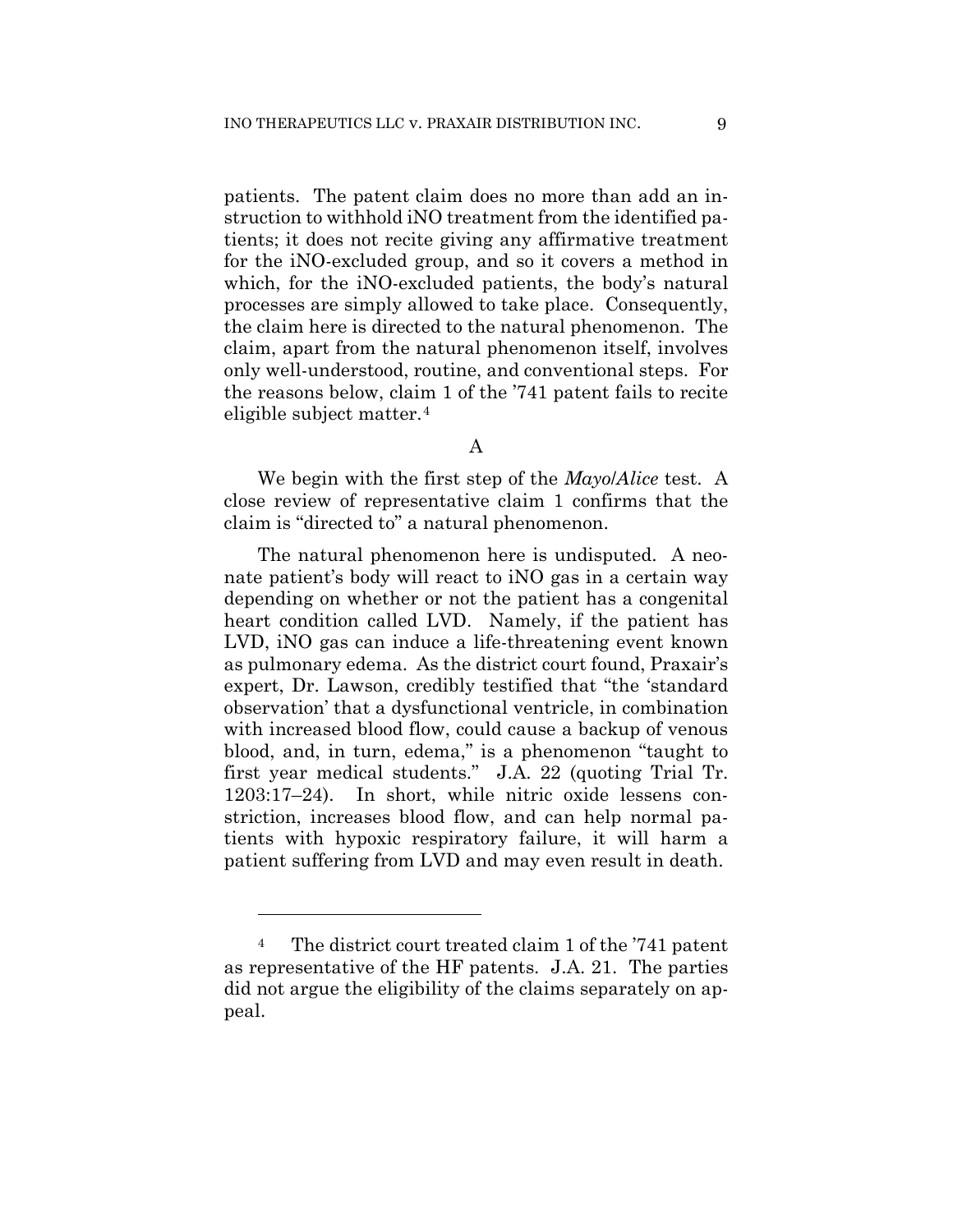Turning to the claim language, claim 1 is "directed to" that observation about the natural phenomenon. As drafted, the claim instructs a physician to administer iNO gas to non-LVD patients as before, while now excluding the LVD patients. The exclusion step merely restates the natural law. It expressly recites "excluding the second patient from treatment with inhaled nitric oxide, based on the determination that the second patient has left ventricular dysfunction, so is at particular risk of increased PCWP leading to pulmonary edema upon treatment with inhaled nitric oxide." '741 patent col. 14 ll. 45–49.

On appeal, Mallinckrodt characterizes this as "selective administration." Appellant's Br. 3. In Mallinckrodt's view, the "exclusion" step is the reason the claims are not directed to a natural phenomenon as no treatment protocol had screened for such an adverse event before. *Id.* at 27. Ironically, it is this "new" instruction that directs the claims to the particular natural phenomenon here.

Properly understood, this added step is simply an instruction *not* to act. In effect, the claim is directed to detecting the presence of LVD in a patient and then doing nothing but leaving the natural processes taking place in the body alone for the group of LVD patients. Accordingly, the claim is directed to the natural phenomenon.

Indeed, Mallinckrodt cannot dispute that the patented method does not propose a new way of *treating* LVD patients that leverages this discovery (e.g., by titrating the iNO dose). Instead, the claim simply requires that the patient *not* be treated with iNO. This is significant because a claim not to treat—i.e., not to disturb these naturally-occurring physiological processes within the LVD patient's body—risks monopolizing the natural processes themselves.

Resisting this conclusion, Mallinckrodt argues that its claims cover an eligible "method of treatment." Appellant's Br. 33. In Mallinckrodt's view, the HF patent claims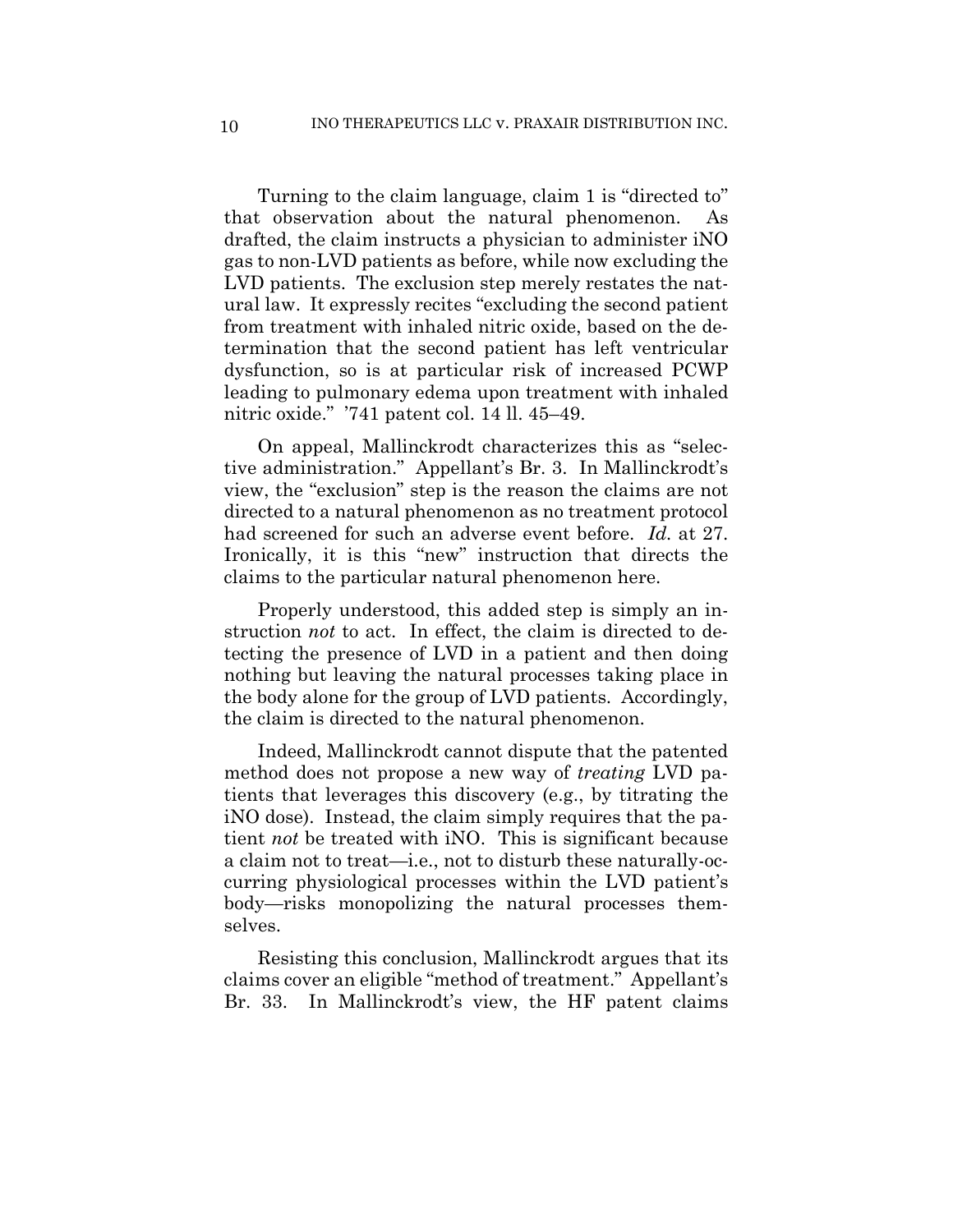cannot be directed to a natural phenomenon because they recite a treatment step. Specifically, claim 1 requires the affirmative act of "administering 20 ppm inhaled nitric oxide treatment"—a well-known dosage—to a patient without LVD. '741 patent col. 14 ll. 43–44. According to Mallinckrodt, claims drafted to include treatment steps are automatically patent eligible because they involve an "act," and *Mayo* requires nothing more. We disagree.

Mallinckrodt oversimplifies the *Mayo*/*Alice* test and our subsequent case law. The first step of the Supreme Court's test requires us to evaluate whether the claim is "directed to" a natural phenomenon. This determination involves a probing inquiry, which demands a careful reading of the claim language in relation to the particular natural phenomenon in each case. Therefore, in "this first step, we consider the claims 'in their entirety to ascertain whether their character as a whole is directed to excluded subject matter.'" *ChargePoint, Inc. v. SemaConnect, Inc.*, 920 F.3d 759, 765 (Fed. Cir. 2019) (quoting *Internet Patents Corp. v. Active Network, Inc.*, 790 F.3d 1343, 1346 (Fed. Cir. 2015)); *see also Athena*, 915 F.3d at 750 ("The step one 'directed to' inquiry focuses on the claim as a whole.").

A closer look at the claim language as a whole confirms that the focus of the invention is not on a new way of actually treating the underlying condition of hypoxic respiratory failure. Nor does it recite a way of reducing the risk of pulmonary edema while providing *some* level of treatment to those patients. Rather, the focus of the invention is screening for a particular adverse condition that, once identified, requires iNO treatment be withheld. A treatment step of administering a prior art dosage is also present. But that step is plainly not the focus of the claimed invention. Mallinckrodt concedes this step is not innovative. Mallinckrodt does not point to "any innovation other than its [purported] discovery of the natural law." *Athena*, 915 F.3d at 752.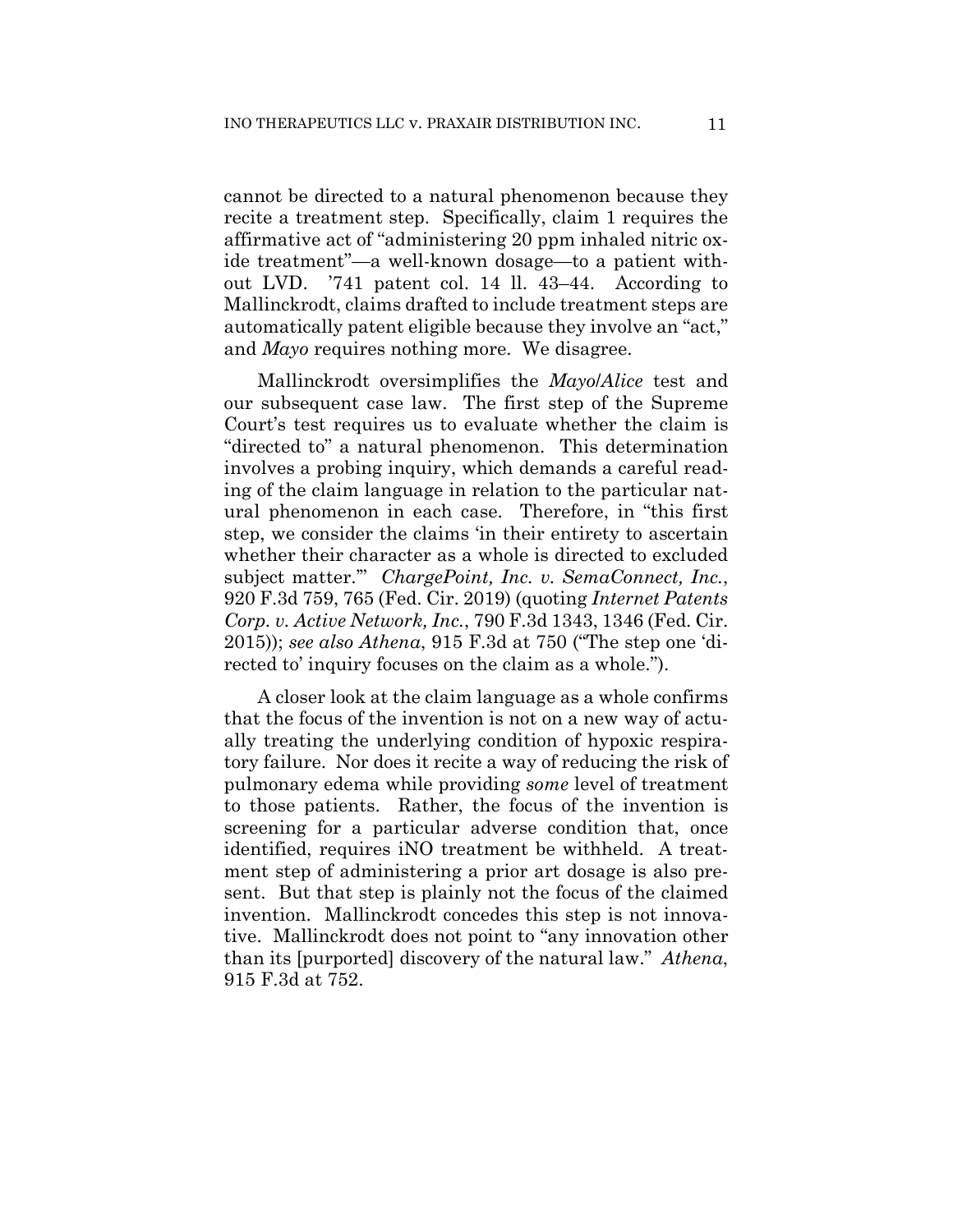Mallinckrodt's reliance on *Vanda Pharmaceuticals Inc. v. West-Ward Pharmaceuticals International Ltd.*, 887 F.3d 1117 (Fed. Cir. 2018), is therefore misplaced. In *Vanda*, the claims recited an actual improved treatment for schizophrenia. The inventors discovered a set of natural relationships between iloperidone, a patient's CYP2D6 metabolism, and the relative risk of "QTc prolongation." *Id.* at 1135. QT prolongation in patients can lead to "serious cardiac problems." *Id.* at 1121. After the risk of QT prolongation was identified for certain metabolizers, the claims did not simply instruct doctors to stop treating those patients with iloperidone based on that information. Instead, the claims leveraged the natural phenomenon to improve treatment for schizophrenia. The claims required the doctor to *treat* a patient with a specific low-dose range if she had a "poor metabolizer genotype" or a specific highdose range if she did not have the genotype. *Id.* at 1135. By leveraging the natural phenomenon, the specific dosing protocol treated all such patients while still "lowering the risk of QTc prolongation." *Id.* at 1136.

As a result, the majority concluded that the claims in *Vanda* were not "directed to" a natural law under the first step of the analysis. As a whole, the invented treatment recited a specific new way to provide a therapeutic benefit to patients suffering from schizophrenia:

The claims here are directed to a specific method of treatment for specific patients using a specific compound at specific doses to achieve a specific outcome. They recite *more than the natural relationship* between CYP2D6 metabolizer genotype and the risk of QTc prolongation. Instead, they recite a method of treating patients based on this relationship that makes iloperidone safer by *lowering the risk of QTc prolongation*.

*Id.* (emphases added).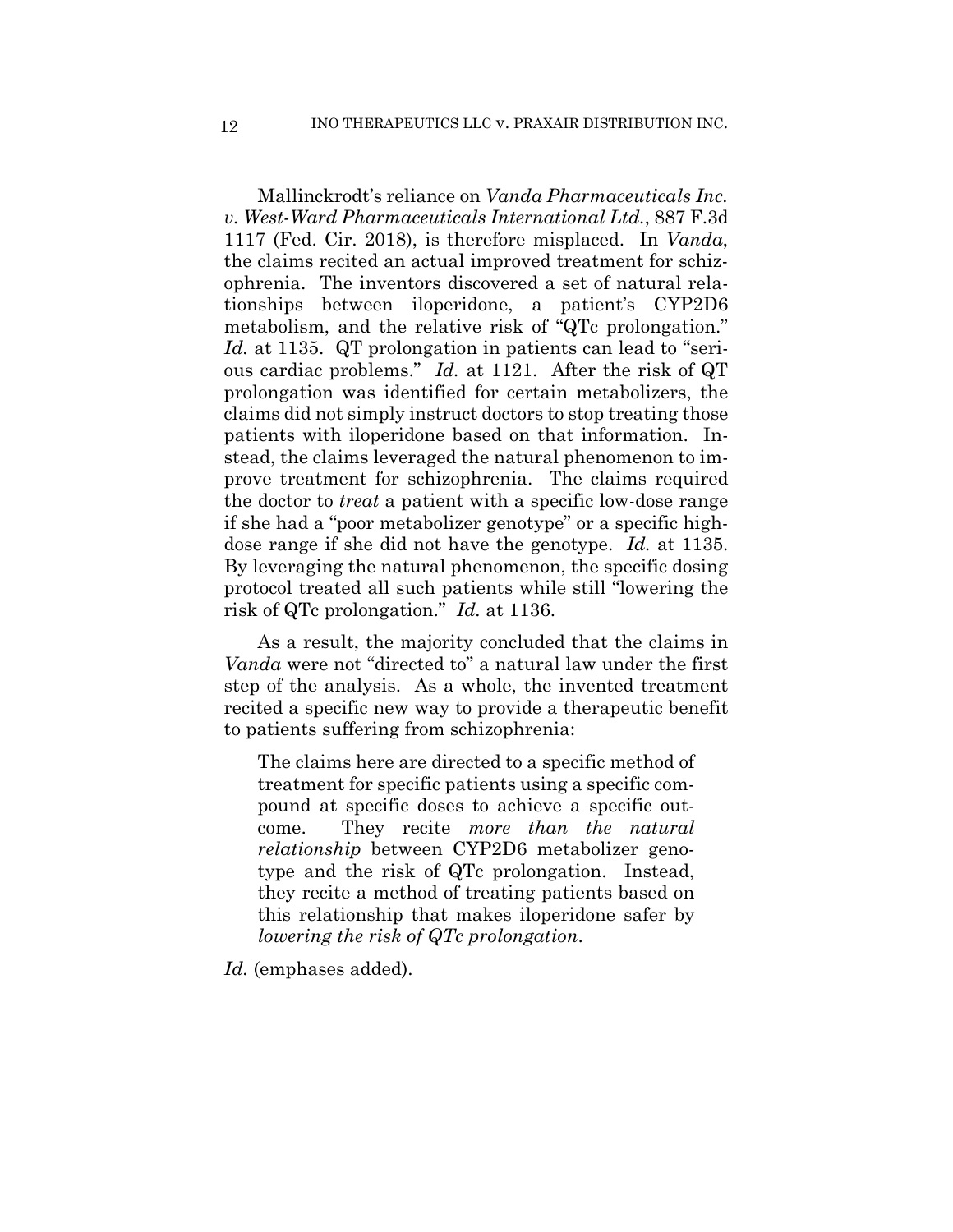Here, the invention does not improve treatment of the underlying conditions in question—pulmonary edema and hypoxic respiratory failure—by taking advantage of the body's natural processes. The inventors observed a natural phenomenon about how the body reacts to iNO gas that appears to be relevant to such diseases: patients with LVD can be harmed while other patients will not face such harm. But the claim language stops well short of an improved treatment method. Unlike *Vanda*, claim 1 does not recite a specific method of treating the disease using an improved set of specific doses in light of this discovery. Instead, the broad directive to exclude all neonatal patients with LVD from iNO treatment (while continuing to treat other patients according to the established dose), collapses into a claim focused on the natural phenomenon.

Our recent decisions following *Vanda* bolster our conclusion. *See Nat. Alternatives Int'l, Inc. v. Creative Compounds, LLC*, 918 F.3d 1338 (Fed. Cir. 2019); *Endo Pharm. Inc. v. Teva Pharm. USA, Inc.*, 919 F.3d 1347 (Fed. Cir. 2019). In *Natural Alternatives* and *Endo Pharmaceuticals*, we explained why the specific method claims at issue recited treatments like those in *Vanda* that utilized the natural law in a patent-eligible manner. In particular, we reasoned that the claims were not "directed to" the natural law itself. Instead of focusing on the information about the natural law, the invention used the law to produce a change in the natural state of the patient to treat a condition.

In *Natural Alternatives*, the claims related to using dietary supplements to increase an athlete's anaerobic working capacity. 918 F.3d at 1341. If certain quantities of beta-alanine are given to a human, "homeostasis is overcome, and the subject's body will produce greater levels of creatine," which "in turn, results in specific physiological benefits for athletes engaged in certain intensive exercise." *Id.* at 1344. "The claims not only embody this discovery, they require . . . actually administer[ing] the dosage form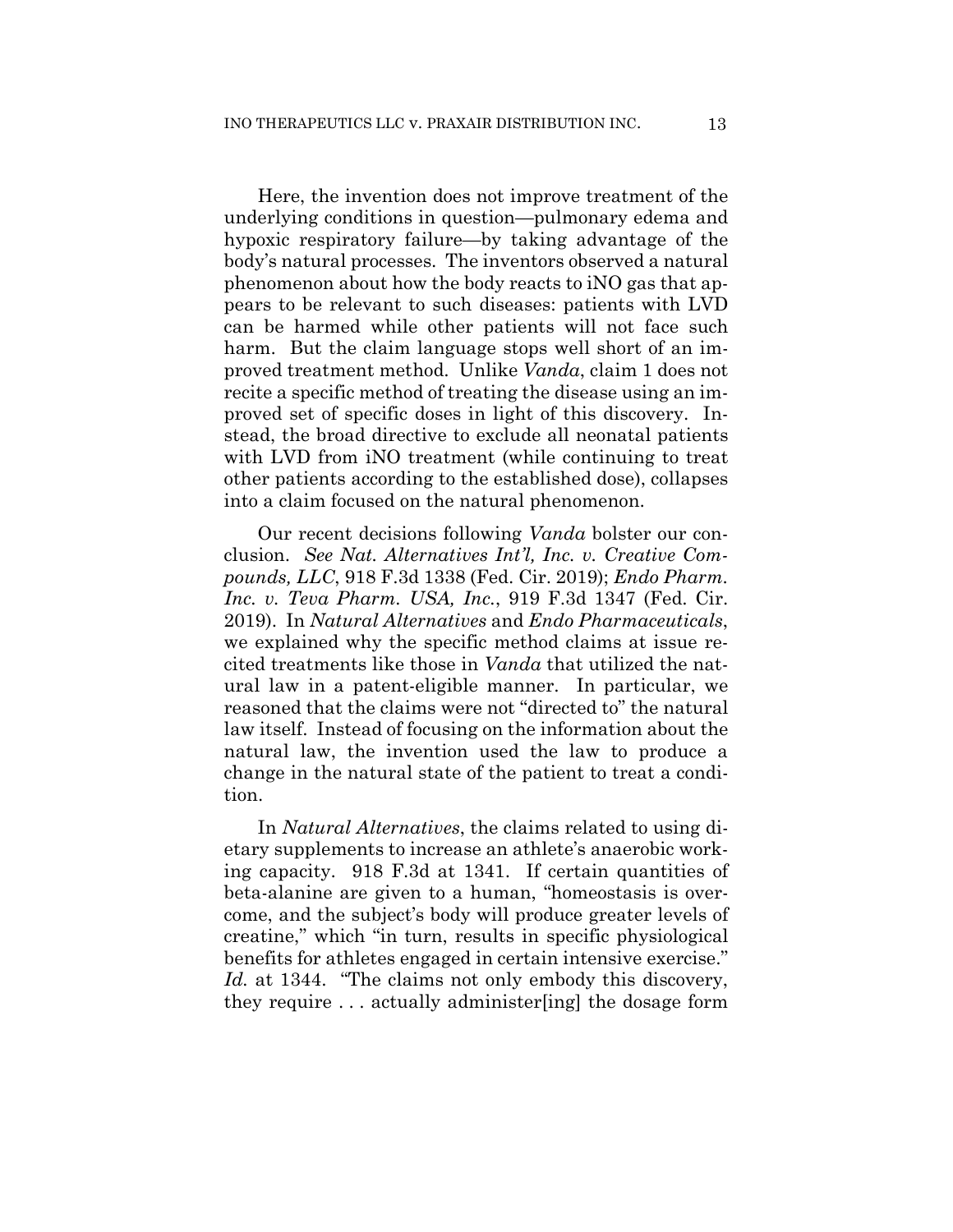claimed in the manner claimed, *altering* the athlete's physiology *to provide the described benefits*." *Id.* (emphases added).

Thus, the focus of the invention in that case was a "treatment." The claim used a particular dose of a substance to obtain a specific "benefit" by "altering the subject's natural state." *Id.* at 1345.

Likewise, in *Endo Pharmaceuticals*, we concluded that the asserted claims were not "directed to" patent-ineligible subject matter but "a patent-eligible method of using oxymorphone or a pharmaceutically acceptable salt thereof *to treat pain* in a renally impaired patient." 919 F.3d at 1353 (emphasis added). That conclusion was supported by the specification. "The specification predominantly describes the invention as a method that treats renally impaired pain patients with less oxymorphone while still treating their pain. Indeed, the specification explains that the method 'avoid[s] possible issues in dosing' and allows for treatment with 'the lowest available dose' for patients with renal impairment." *Id*. We reasoned:

In *Vanda*, the inventors recognized the relationship between iloperidone dosage and the patient's CYP2D6 poor metabolizer genotype, but that was not what they claimed. Similarly, the inventor here recognized the relationship between oxymorphone and patients with renal impairment, but that is not what he claimed. Rather, he claimed an application of that relationship—specifically, a method of treatment including specific steps to adjust or lower the oxymorphone dose for patients with renal impairment.

*Id.* at 1354 (discussing *Vanda*, 887 F.3d at 1135).

Here, by contrast, the invention is not focused on changing the physiological state of the patient to treat the disease. The claimed invention is focused on screening for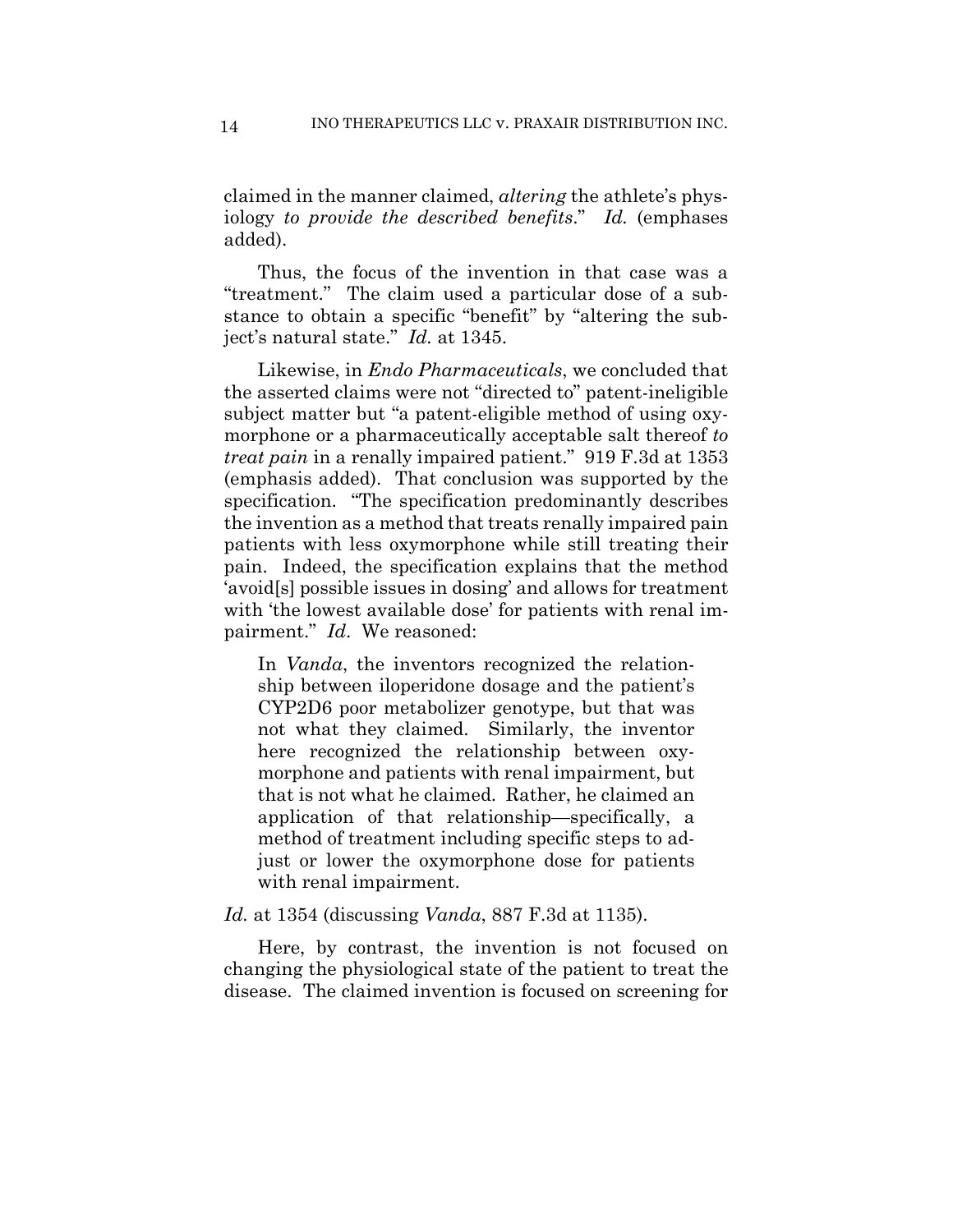a natural law. Information about an adverse event was observed by the inventors. The patent instructs doctors to screen for that information. Once the information is detected, no iNO treatment is given. And as far as the claim specifies, the patient's state may remain unchanged and natural bodily processes may proceed.

Therefore, the claims here are readily distinguishable from other cases that actually integrate or leverage natural laws to an eligible method of treatment for a particular disease. The patent does not delve into the complexities of dosing to more effectively "treat" different classes of patients as in *Vanda*, *Natural Alternatives*, and *Endo Pharmaceuticals*—by *leveraging* knowledge about a natural correlation to understand what amounts of a particular drug prove therapeutic for each patient.

Mallinckrodt's attempt to liken this case to *Rapid Litigation Management Ltd. v. CellzDirect, Inc.*, 827 F.3d 1042 (Fed. Cir. 2016), is also unsuccessful. The claims in *CellzDirect* are distinguishable for at least two reasons. First, unlike the claims in *CellzDirect*, the HF patents do not claim an improved laboratory method. *Id.* at 1048 ("Indeed, the claims recite a 'method of producing a desired preparation of multi-cryopreserved hepatocytes.'"). Second, the pitfall in the district court's reasoning in *CellzDirect* is not present here. There, the district court essentially stopped its analysis after identifying a "natural law"—the cells' "capability of surviving multiple freezethaw cycles." *Id*.We cautioned that the cells' ability to "undergo the process does not make the claim 'directed to' that natural ability." *Id*. Rather, we examined how the claims used that purported natural law and concluded the specific steps used the law to improve the process for actually "preserving" the "cells for later use." *Id.*

Here, a careful reading of the claim language confirms no such corresponding improvement in "treating" patients is achieved. Claim 1 does not recite a set of dosages that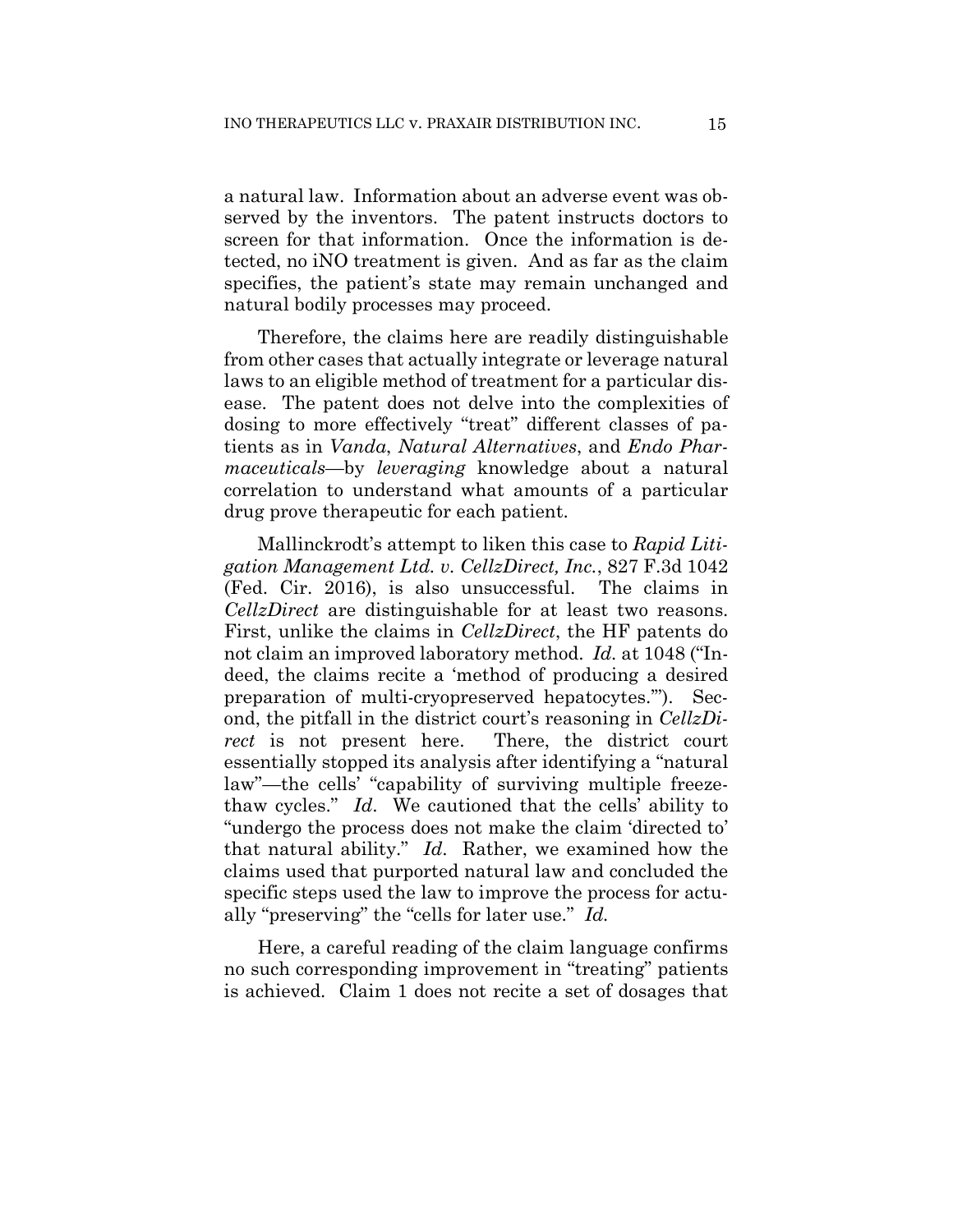offer some relief to LVD infants while minimizing the risk of an adverse event. It simply sets out an observation of the adverse event, and then instructs the physician to withhold iNO treatment.<sup>5</sup>

In short, after observing an adverse reaction, the inventors could have developed a way to treat the diseases in question here based on their knowledge about the body's ability to undergo the phenomenon. The claimed inventions in *Vanda*, *Natural Alternatives*, and *Endo Pharmaceuticals* all did so. But the HF patent claims do not. Instead, they remain "directed to" the natural phenomenon itself.

Mallinckrodt's remaining arguments carry little force. First, Mallinckrodt takes issue with the district court's phraseology. Specifically, it points to a single sentence in the decision that suggests the first step of *Mayo*/*Alice* is satisfied if the claims "touch upon" the natural law. J.A. 20. However, Mallinckrodt concedes that a few sentences later, the district court recites and applies the proper standard. J.A. 21 ("At step one of the *Alice* two-step framework, the court asks whether the claims are directed to patent ineligible subject matter . . . .").

Next, Mallinckrodt latches onto the Supreme Court's statement in *Mayo* that "a new way of using an existing

<u>.</u>

<sup>5</sup> Mallinckrodt's reliance on *Prometheus Laboratories, Inc. v. Roxane Laboratories*, Inc., 805 F.3d 1092 (Fed. Cir. 2015), is unavailing. In *Prometheus*, we noted that "[s]ingling out a particular subset of patients for treatment . . . may reflect a new and useful invention that is patent eligible despite the existence of prior art or a prior art patent disclosing the treatment method to patients generally." *Id.* at 1098. But *Prometheus* did not concern § 101. In addition, Mallinckrodt's claims do not resemble the method of treatment postulated in *Prometheus*.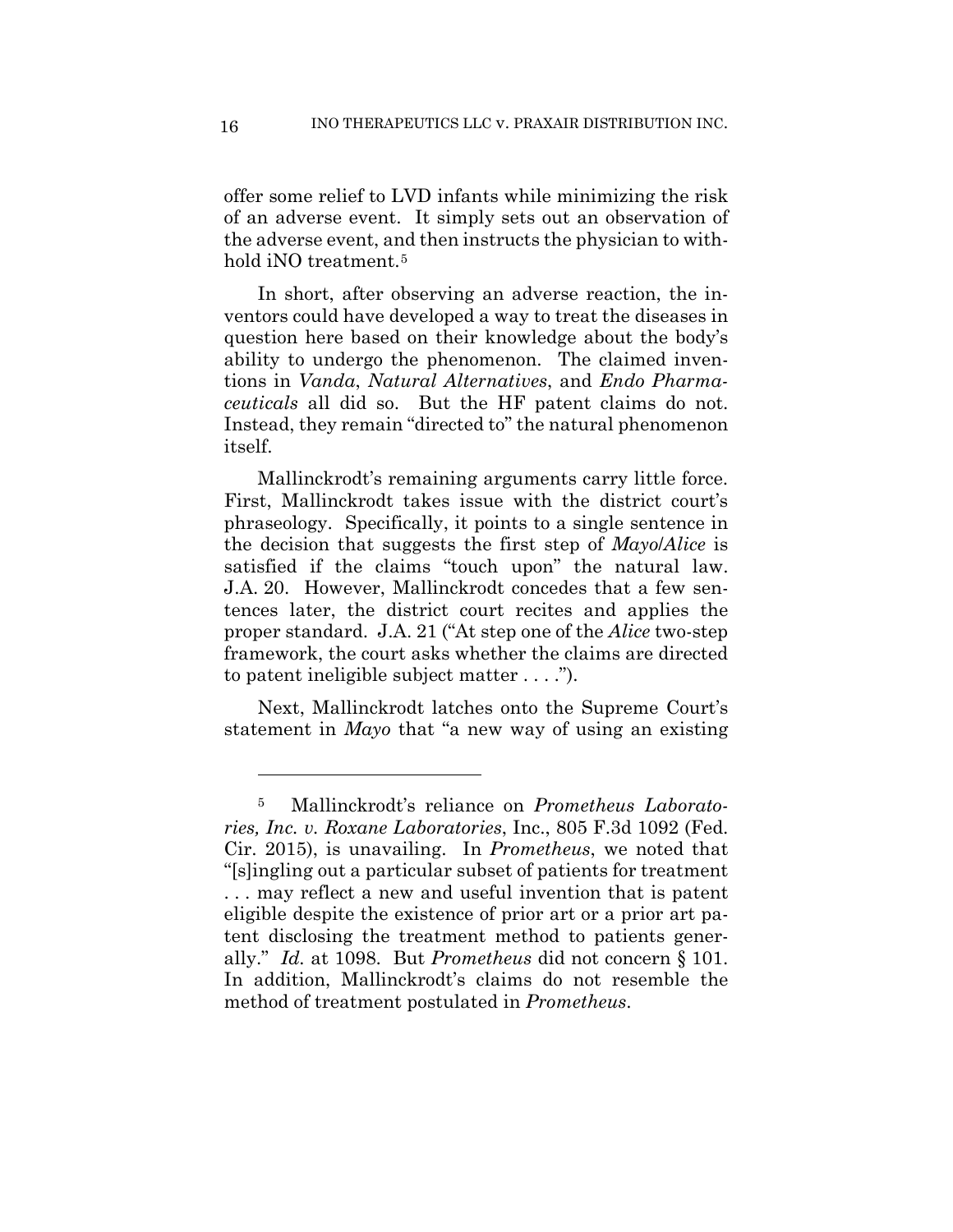drug" remains patentable. Appellant's Br. 40 (quoting *Mayo*, 566 U.S. at 87). But Mallinckrodt did not develop a *new use* for an old drug that provides a therapeutic benefit. The claimed method here recites an old use of an old drug. Then it proposes no use. Per the exclusion step, the identified patient population is simply not treated with iNO at all. Mallinckrodt cites no authority for the proposition that such claims constitute an eligible new "use" as contemplated by *Mayo* and its progeny.

Finally, Mallinckrodt contends that neither the Supreme Court nor this court has held that a "new protocol" is ineligible subject matter. Appellant's Br. 35. But a patent draftsman's decision to pen a claim as a "protocol" does not exempt those claims from being scrutinized under the Supreme Court's controlling two-part test. As with all patent claims, we must first determine whether the claimed method is "directed to" a natural phenomenon. Having done so, we turn to the second step of the analysis.

#### B

Mallinckrodt contends that the district court erred at the second step of the *Mayo*/*Alice* test by concluding that the additional limitations do not recite an "inventive concept" that transforms the claims. In response, Praxair argues that the additional limitations amount to nothing more than routine and conventional steps and a general instruction to apply the natural phenomenon.

Under the second step, we examine the elements of the claims, individually and as an ordered combination, to determine whether they contain an "inventive concept" sufficient to "transform the claimed naturally occurring phenomena into a patent-eligible application." *Cleveland Clinic Found. v. True Health Diagnostics LLC*, 859 F.3d 1352, 1361 (Fed. Cir. 2017) (citing *Mayo*, 566 U.S. at 71– 72). "A claim that recites an abstract idea, law of nature, or natural phenomenon must include 'additional features' to ensure 'that the [claim] is more than a drafting effort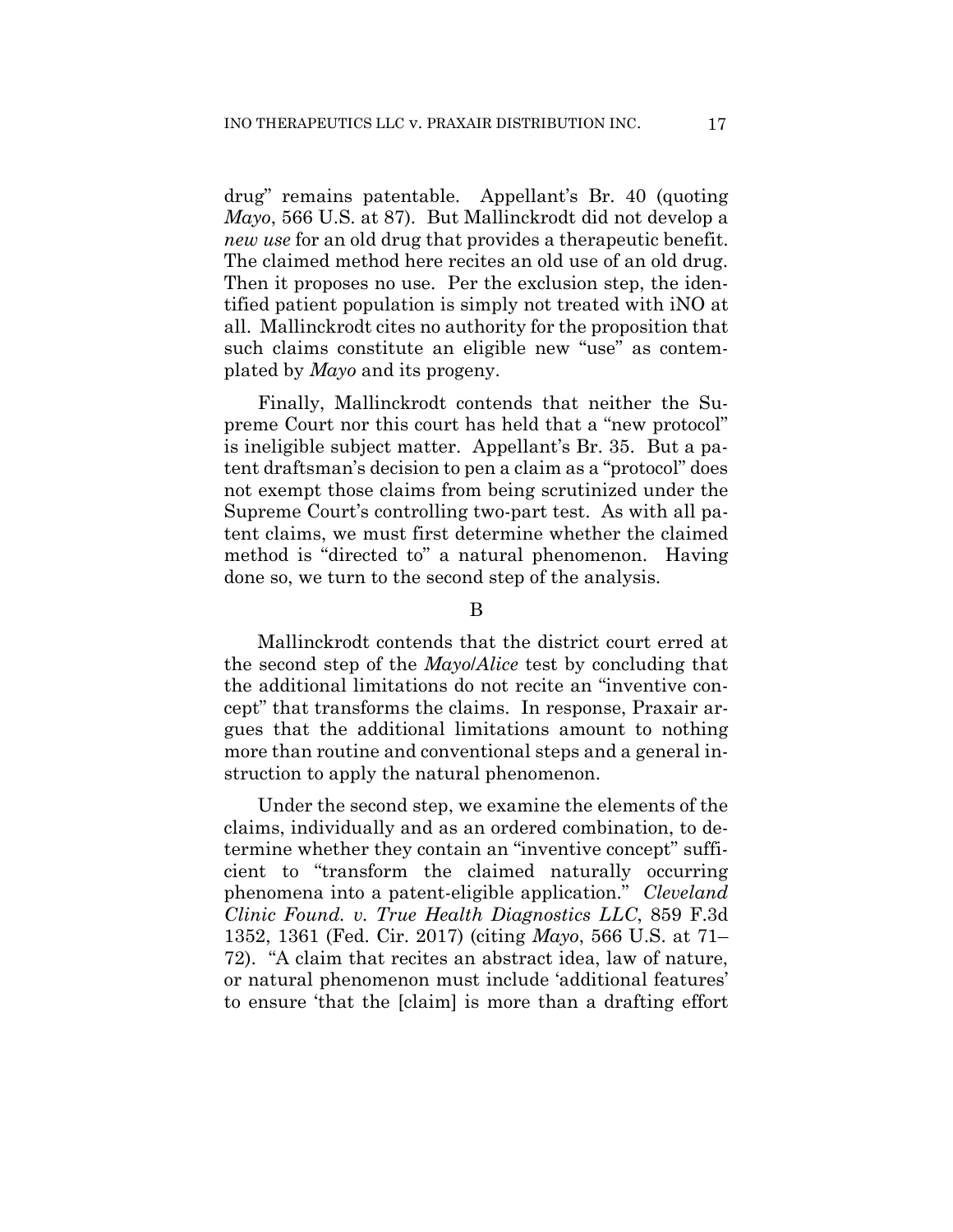designed to monopolize the [abstract idea, law of nature, or natural phenomenon].'" *Ariosa Diagnostics, Inc. v. Sequenom, Inc.*, 788 F.3d 1371, 1377 (Fed. Cir. 2015) (alterations in original) (quoting *Mayo*, 566 U.S. at 77–78). "[S]imply appending conventional steps, specified at a high level of generality" to the claimed law does not make it patentable. *Mayo*, 566 U.S. at 82.

Critically, the "inventive concept necessary at step two of the *Mayo*/*Alice* analysis cannot be furnished by the unpatentable law of nature (or natural phenomenon or abstract idea) itself." *Genetic Techs. Ltd. v. Merial L.L.C.*, 818 F.3d 1369, 1376 (Fed. Cir. 2016). "That is, under the *Mayo*/*Alice* framework, a claim directed to a newly discovered law of nature (or natural phenomenon or abstract idea) cannot rely on the novelty of that discovery for the inventive concept necessary for patent eligibility; instead, the application must provide something inventive, beyond mere 'well-understood, routine, conventional activity.'" *Id.* (quoting *Mayo*, 566 U.S. at 73).

Mallinckrodt does not meaningfully dispute the district court's findings that the various steps of claim 1 of the '741 patent are routine and conventional. Here, "the steps in the claimed processes (apart from the natural laws themselves) involve well-understood, routine, conventional activity previously engaged in by researchers in the field." *Mayo*, 566 U.S. at 73.

First, the claim recites the step of "identifying" candidates for treatment with 20 ppm iNO. As the district court found, "[t]he specification . . . makes it clear that identifying patients who have hypoxic respiratory failure and are candidates for 20 ppm of iNO treatment is routine and conventional in the art." J.A. 24 (discussing '741 patent col. 1 ll. 20–24, 49–50).

We then turn to the two "determining" steps. The claim instructs a doctor to determine that a first patient "does not have left ventricular dysfunction" and determine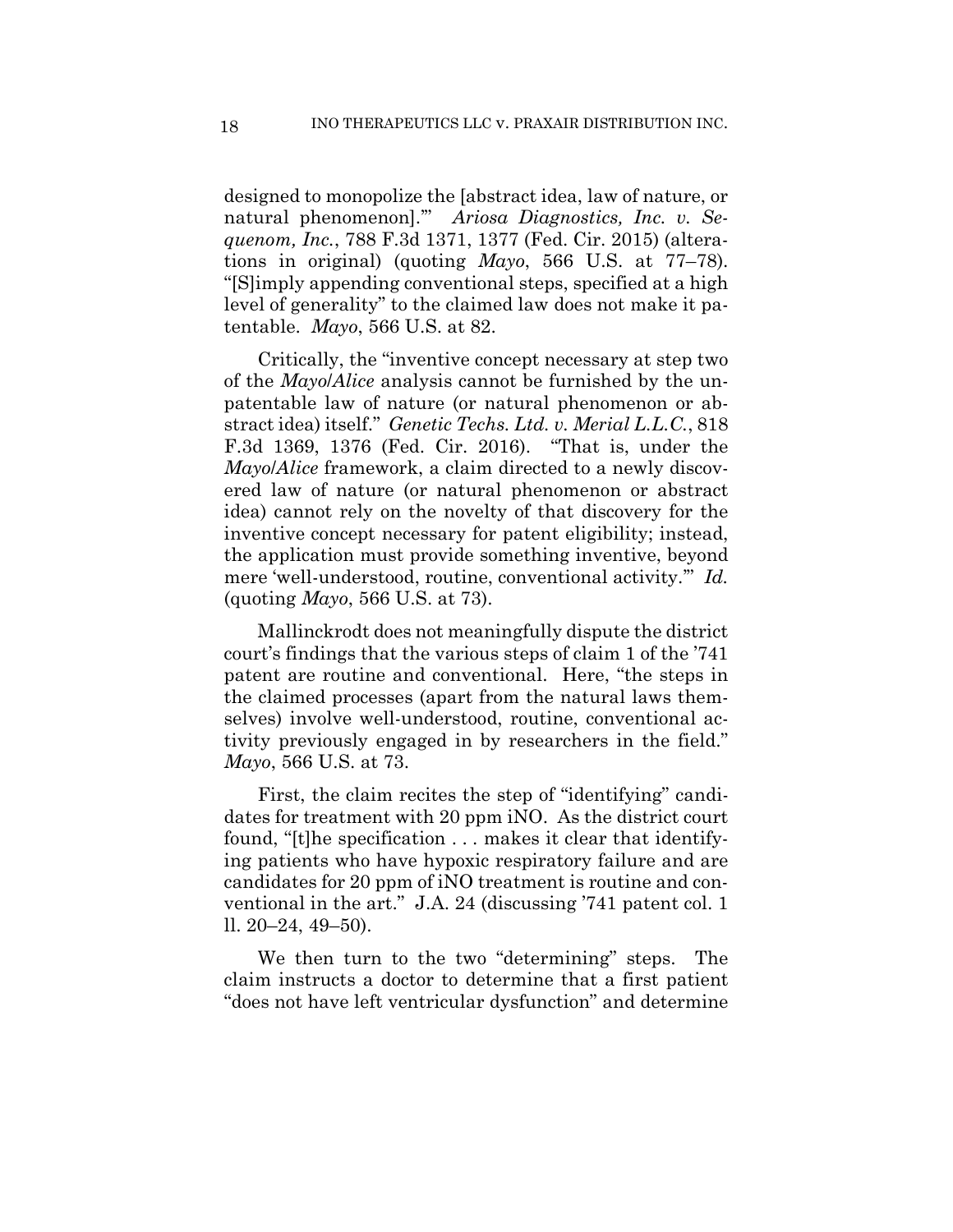that a second patient "has left ventricular dysfunction, [putting that patient] at particular risk of . . . pulmonary edema upon treatment with inhaled nitric oxide." '741 patent col. 14 ll. 39–42. Mallinckrodt concedes it did not invent a new way of detecting LVD. Indeed, as the district court concluded, "the specification explicitly states that '[i]dentifying patients with pre-existing LVD is known to those skilled in the medicinal arts, and such techniques for example may include assessment of clinical signs and symptoms of heart failure, or echocardiography diagnostic screening.'" J.A. 24–25 (quoting '741 patent col. 5 ll. 15– 19).

The next step—"administering" a dosage of 20 ppm of iNO gas—is well-known. *See* J.A. 25 (quoting '741 patent col. 14 ll. 43–44). Mallinckrodt does not challenge the district court's finding on this point.

Finally, the last step of claim 1 directs physicians to "exclud[e]" a patient with LVD from iNO treatment because of the determination that he is at an increased risk of pulmonary edema when treated with iNO. '741 patent col. 14 ll. 45–49. As discussed above at length, this "do not treat" step essentially embodies the natural phenomenon at issue in this case—the insight that nitric oxide will adversely affect a neonate with LVD. "To transform an unpatentable law of nature into a patent-eligible application of such a law, one must do more than simply state the law of nature while adding the words 'apply it.'" *Mayo*, 566 U.S. at 72. This would be quite a different case if the inventors had invented a new way of titrating the dose. But this claim, unaccompanied by a recitation of some affirmative treatment, is directed to the natural law.

In essence, claim 1 boils down to an instruction to doctors: when treating neonatal patients with iNO gas, take into account their natural reaction to iNO gas. Do not give iNO gas to patients with LVD; otherwise, proceed with treatment. Any other steps are either necessary to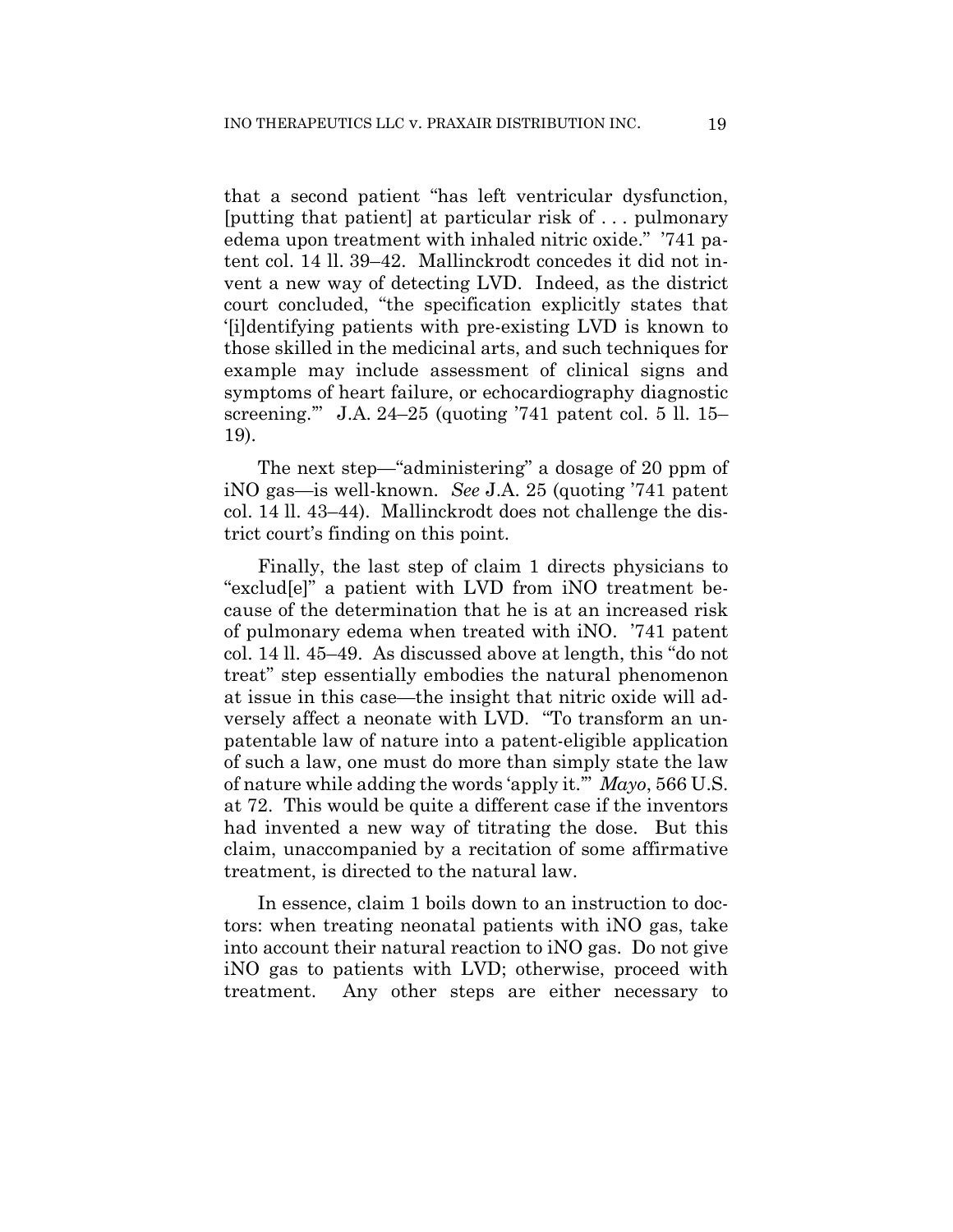manifest the natural law or are undisputedly routine and conventional.

As in *Mayo*, such an instruction, even when viewed as an ordered combination with other active steps, does not transform the claims. In *Mayo*, the Court reasoned that "[a]nyone who wants to make use of these laws must first administer a thiopurine drug and measure the resulting metabolite concentrations, and so the combination amounts to nothing significantly more than an instruction to doctors to apply the applicable laws when treating their patients." *Mayo*, 566 U.S. at 79.

The same is true with the natural phenomenon here that iNO gas causes an adverse reaction in LVD patients. Anyone who wants to use the natural phenomenon must first identify "candidates for inhaled nitric oxide gas treatment" and determine whether a given patient has the LVD heart condition. In turn, the claimed combination of treating patients without LVD with an existing dosage while excluding patients with LVD from iNO treatment amounts to little more than an instruction to doctors to "apply" the applicable law when treating their patients.

Therefore, whether viewed individually or as an ordered combination, the claims here do not recite a patenteligible application under the second step of *Mayo*/*Alice*.

Even if a newly discovered natural law could somehow render the claims patent eligible at step two of *Mayo*/*Alice*, that is not the situation here. Although the inventors claimed to have discovered that administration of iNO to neonates with LVD "may be detrimental," the specification suggests otherwise. '741 patent col. 9 l. 51. The specification explicitly notes that the incidence of pulmonary edema among patients in the INOT22 study was "of interest because pulmonary edema [was] previously reported with the use of iNO in patients with LVD, and may be related to . . . overfilling of the left atrium." *Id.* at col. 13 ll. 26–29. The district court found the instruction to "exclude"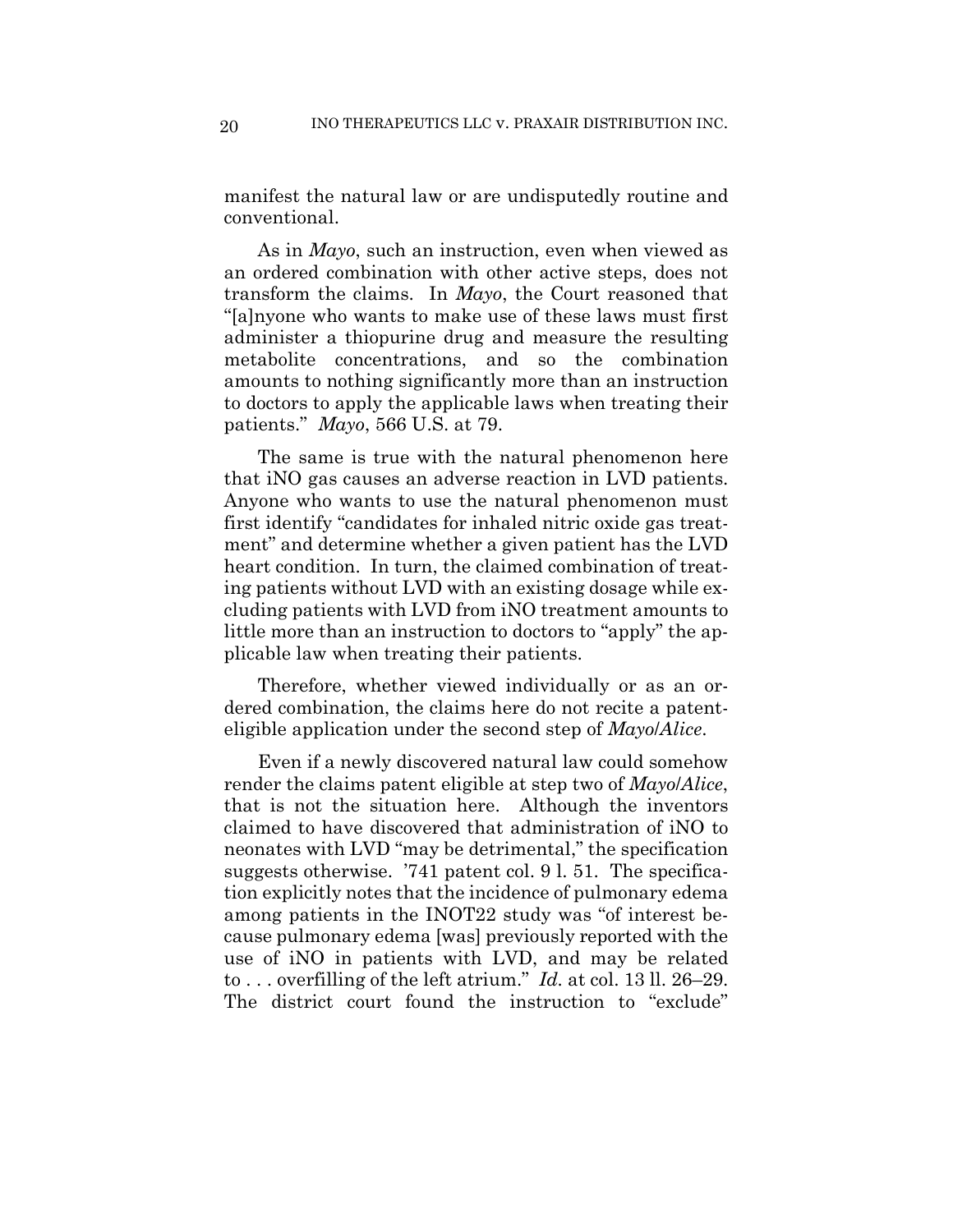patients potentially experiencing an adverse event was conventional. The court's finding was based in part on admissions from one of the named inventors. J.A. 26 n.5 (citing Trial Tr. 641:25–642:4); *see also* J.A. 26 ("Plaintiffs cannot seriously contend that it is a new practice to exclude certain patients from treatment with a drug when those patients are at an increased risk of experiencing negative side effects from the drug.").

Mallinckrodt argues there were benefits to not treating LVD patients with iNO. According to Mallinckrodt, its amended protocol resulted in "a 90% reduction in severe adverse events." Appellant's Br. 9. Relatedly, Mallinckrodt argues its alleged discovery "upend[ed]" the prior standard of care as no FDA counterindication existed for patients with pre-existing LVD. Appellant's Reply Br. 20. But these arguments fail. These benefits result solely from the alleged discovery of the phenomenon itself—not an inventive application of it, and the patent applicant here did not in fact discover the natural phenomenon.

Mallinckrodt's argument that its claims do not broadly preempt treatment of neonates with LVD is a red herring. Appellant's Br. 48. As it stands, Mallinckrodt has observed that use of iNO gas with LVD patients suffering from hypoxic respiratory failure leads to adverse events. It has claimed not treating those patients with the gas. At least as a practical matter, as far as the record shows, this claim is broadly preemptive of uses of the natural phenomenon. Regardless, Mallinckrodt's attempt to argue that a lack of total preemption confers *eligibility* misses the mark. "Preemption is sufficient to render a claim *ineligible* under § 101, but it is not necessary." *Athena*, 915 F.3d at 752 (emphasis added).

Inviting us to ignore the governing inquiry under *Mayo*/*Alice*, Mallinckrodt makes several policy arguments. Principally, Mallinckrodt argues that the district court's decision hampers the emerging field of personalized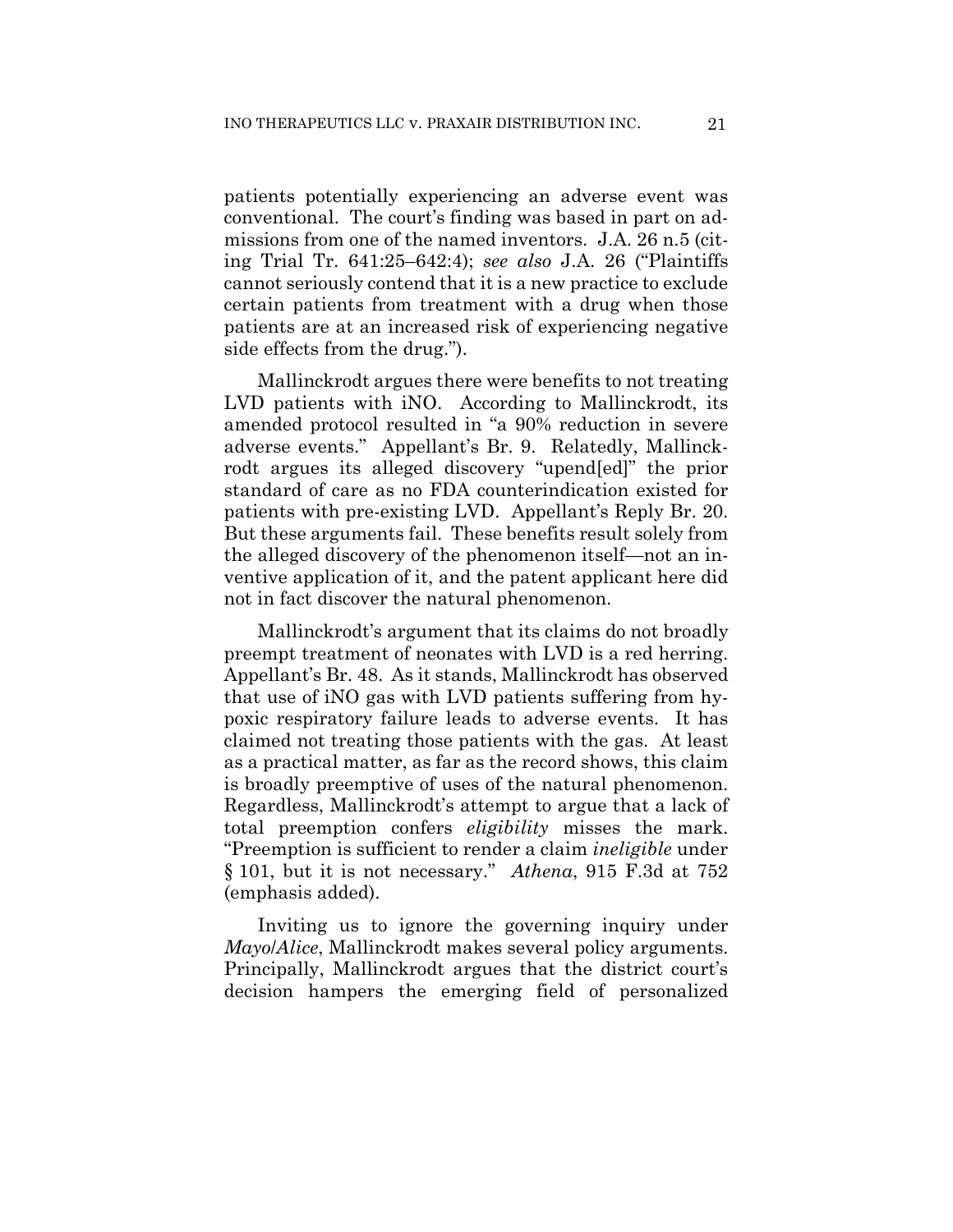medicine. Appellant's Br. 50–51. Mallinckrodt's position is unpersuasive. While § 101 precludes bare monopolies on natural phenomena, new and inventive methods of treatment in personalized medicine remain patent eligible.6 We conclude that the specific claims here are ineligible. But we emphasize the narrowness of our holding today, which is limited to the particular claims at issue and is driven by the particular circumstances here.

For the reasons above, we affirm the district court's decision that claim 1 of the '741 patent is ineligible under § 101, as are asserted claims 4, 7, 9, and 18 of the '741 patent, claim 20 of the '966 patent, claim 18 of the '284 patent, claims 9, 11, 13, and 15 of the '163 patent, and claims 1, 7, and 9 of the '112 patent.

#### III

Turning to the DSIR patents, Mallinckrodt takes issue with the district court's interpretation of the "verify" term. Claim 1 of the '794 patent requires the device "verify one or more of the gas identification, the gas concentration and that the gas is not expired." '794 patent col. 17 ll. 30–32.

The term "verify" was never formally construed by the district court. Thus, the district court applied the term's plain and ordinary meaning. It found that the system does not "verify" the gas data when one simply takes a meter from Mallinckrodt's gas cylinder (containing data about the gas from the manufacturer) and uses it with a Praxair gas

1

<sup>6</sup> To be certain, we do not hold that every treatment that contemplates adverse events—whether known or newly discovered—will lack claim elements that prove transformative. But, here, proceeding with the prior art treatment for hypoxic respiratory failure while offering no solution for neonatal patients with LVD does not transform these particular claims.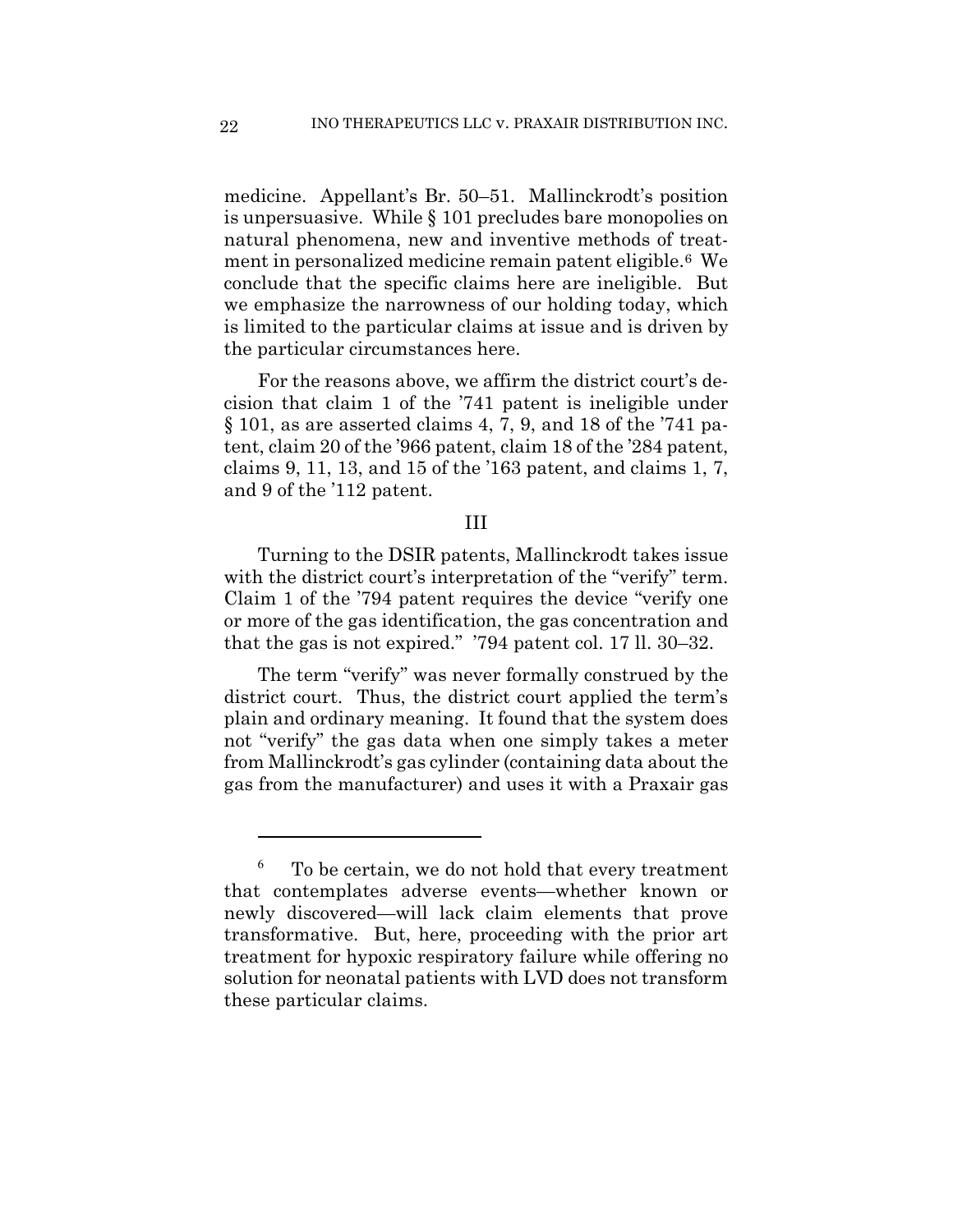cylinder (which does not contain a meter with gas data). *See* J.A. 36–39. The district court interpreted the claim term to require that the gas delivery system verify data about the actual gas in the "gas source" (i.e., the cylinder being used). J.A. 37–38. In Mallinckrodt's view, the DSIR patent claims are practiced when any iNO cylinder is combined with a circuit storing gas data—even if the data is unrelated to the particular gas in the cylinder. Mallinckrodt's attempt to undo its loss on infringement by redrawing the metes and bounds of the claim is unavailing.

The plain language of the representative claim confirms the district court's determination was correct. Claim 1 of the '794 patent recites a "gas delivery device" with "a gas source" to provide iNO "therapy gas." '794 patent col. 17 ll. 15–16. "A valve" is used to control the gas via a "control module." *Id.* at col. 17 ll. 17–20. Finally, there is a "circuit," which includes "a memory" to store "gas data" about "gas identification, gas expiration date and gas concentration." *Id.* at col. 17 ll. 23–26. A "processor and a transceiver" send gas data between the circuit's memory and the control module on the valve to "verify one or more of *the gas* identification, *the gas* concentration and that *the gas* is not expired." *Id.* at col. 17 ll. 27–32 (emphases added). The "gas" throughout the claim consistently refers to the specific contents of the "gas source" administered to the patient. Thus, "gas data" relates to the actual gas inside the cylinder.

This conclusion is further confirmed by the specification. The fundamental purpose of the invention is to improve patient safety by reducing error during the administration of iNO gas. As the specification states, "[t]here is a need for a gas delivery device that integrates a computerized system to ensure that patient information contained within the computerized system matches the gas that is delivered by the gas delivery device." *Id.* at col. 1 ll. 40–43.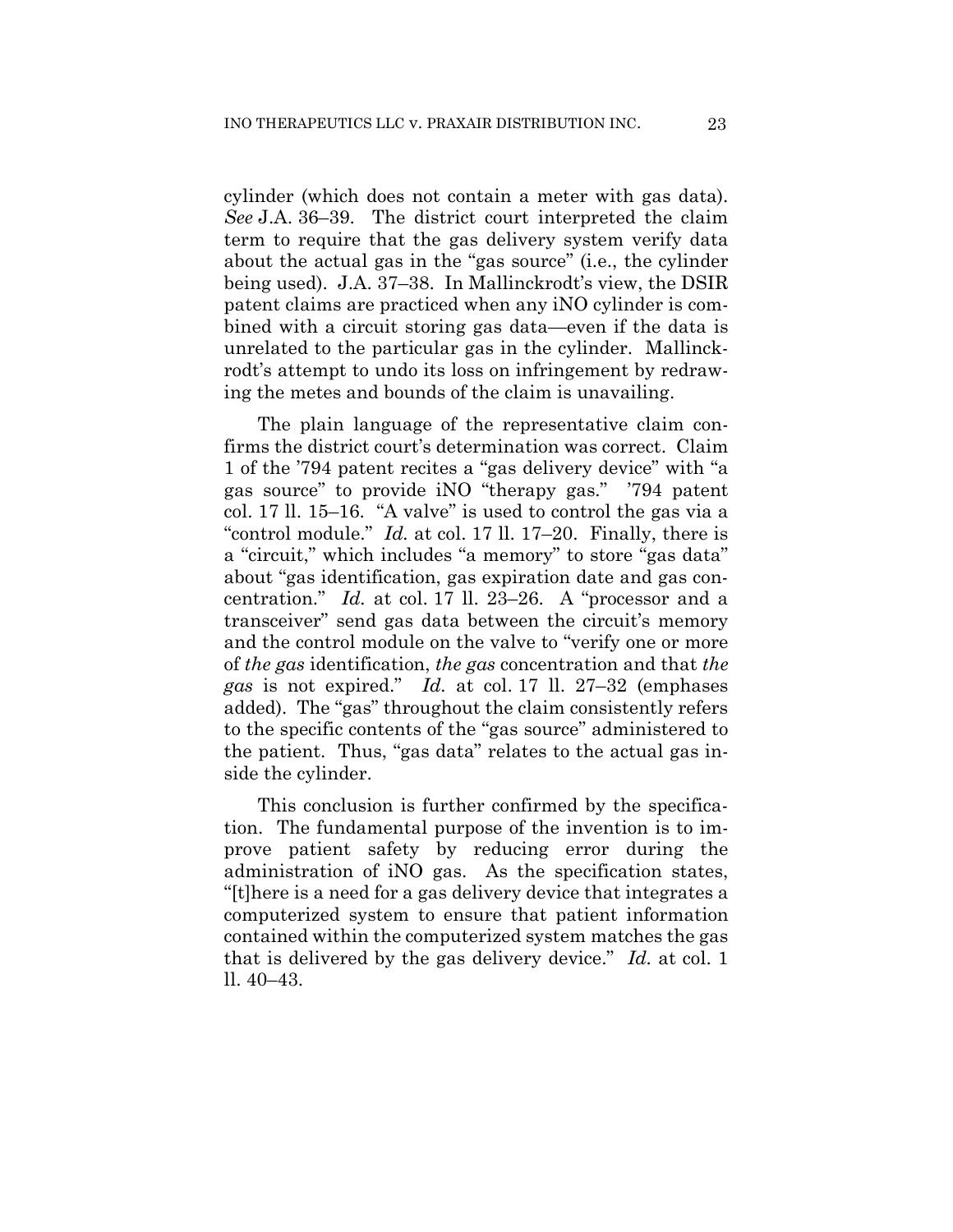Accordingly, the district court's interpretation of the plain language of the claims was correct. Mallinckrodt does not dispute that under the district court's interpretation of the plain meaning of the claims, Praxair's cylinder does not infringe.

Relatedly, the district court found that because Praxair's delivery system (NOxBOXi) does not "verify" the gas either, it does not infringe claim 15 of the '794 patent, which is representative of the DSIR patents' method claims. We agree. Mallinckrodt's expert, Dr. Schaafsma, testified that the NOxBOXi's gas data does not come from the gas source. J.A. 40–41 (discussing J.A. 1449, 1451). Instead, Dr. Schaafsma testified that "verification" could occur when certain data from one circuit board—the Medi-Board—is compared to data on another circuit—the Single Board Computer ("SBC"). *Id.* But as the district court found, the MediBoard's data is populated with the value held by the SBC. *Id.* Therefore, under Mallinckrodt's reading, the data is "verified" by comparing the value to itself. The district court correctly found it difficult "to understand how comparing a value to itself could satisfy the claim phrase 'verify the gas data.'" *Id.* In light of the intrinsic evidence above, Mallinckrodt's position is unsupported. Therefore, we affirm the district court's determination of noninfringement for asserted claims 1 and 15 of the '794 patent, claim 6 of the '209 patent, claims 1 and 15 of the '795 patent, claims 1 and 10 of the '911 patent, and claims 1 and 10 of the '802 patent.

#### IV

Finally, Mallinckrodt challenges a technical error in the district court's final judgment order. Specifically, the district court did not limit its ruling to the asserted claims before it. Instead, the court erroneously made a blanket ruling that each Mallinckrodt patent in its entirety was invalid or not infringed. J.A. 47. In Praxair's view, the judgment was justified. But Praxair offers no authority for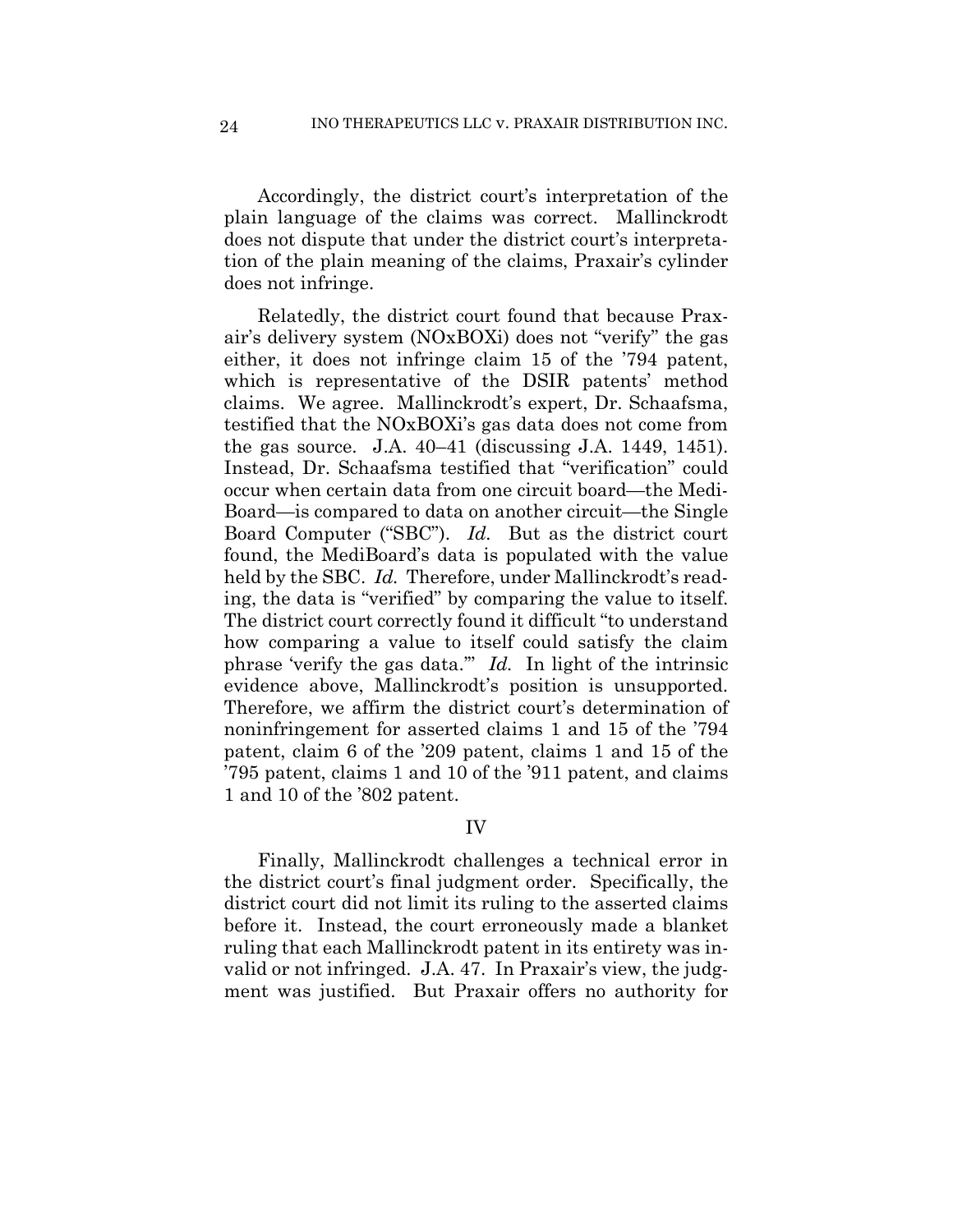expanding a judgment in this manner to unasserted claims under the present circumstances. Therefore, we remand to allow the district court to correct this clerical error.

#### **CONCLUSION**

For the reasons above, we affirm the district court's conclusion regarding § 101 and noninfringement as to the claims at issue, but vacate and remand for the limited purpose of correcting the judgment as to unasserted claims.

## **AFFIRMED-IN-PART, VACATED-IN-PART, AND REMANDED**

**COSTS** 

The parties shall bear their own costs.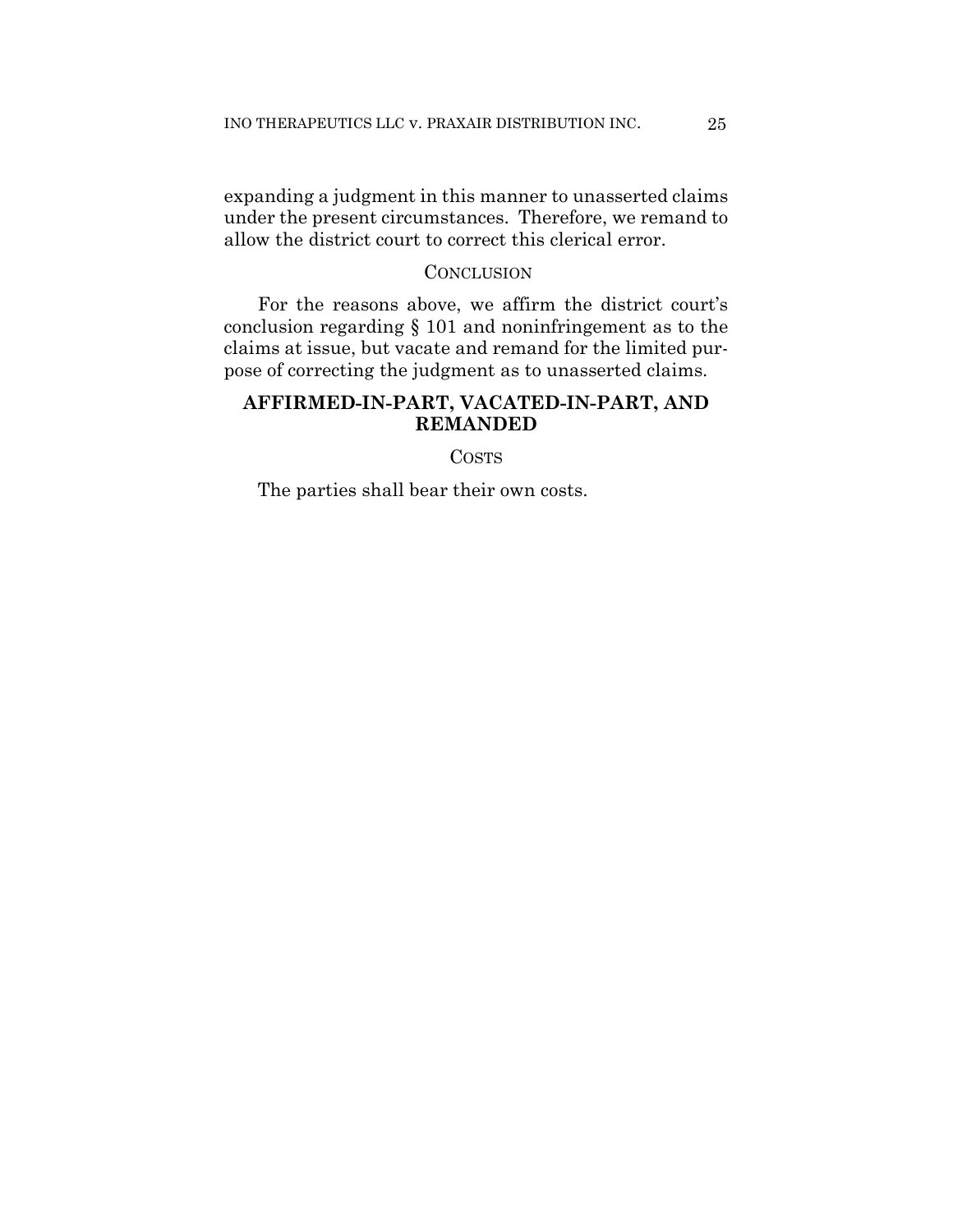NOTE: This disposition is nonprecedential.

## United States Court of Appeals for the Federal Circuit

**\_\_\_\_\_\_\_\_\_\_\_\_\_\_\_\_\_\_\_\_\_\_** 

## **INO THERAPEUTICS LLC, MALLINCKRODT HOSPITAL PRODUCTS INC., MALLINCKRODT HOSPITAL PRODUCTS IP LTD.,**

*Plaintiffs-Appellants*

**v.**

**PRAXAIR DISTRIBUTION INC., PRAXAIR INC.,** *Defendants-Appellees*

**\_\_\_\_\_\_\_\_\_\_\_\_\_\_\_\_\_\_\_\_\_\_** 

## 2018-1019 **\_\_\_\_\_\_\_\_\_\_\_\_\_\_\_\_\_\_\_\_\_\_**

Appeal from the United States District Court for the District of Delaware in No. 1:15-cv-00170-GMS, Judge Gregory M. Sleet.

**\_\_\_\_\_\_\_\_\_\_\_\_\_\_\_\_\_\_\_\_\_\_** 

NEWMAN, *Circuit Judge*, concurring-in-part, dissenting-inpart.

I concur in correction of the technical error, where the district court included in its decision some claims that were not there at issue. However, I respectfully dissent from the majority's rulings that the claims at issue are ineligible for patenting under Section 101. The claims are for a method of medical treatment—a class of subject matter whose eligibility under section 101 is established by precedent.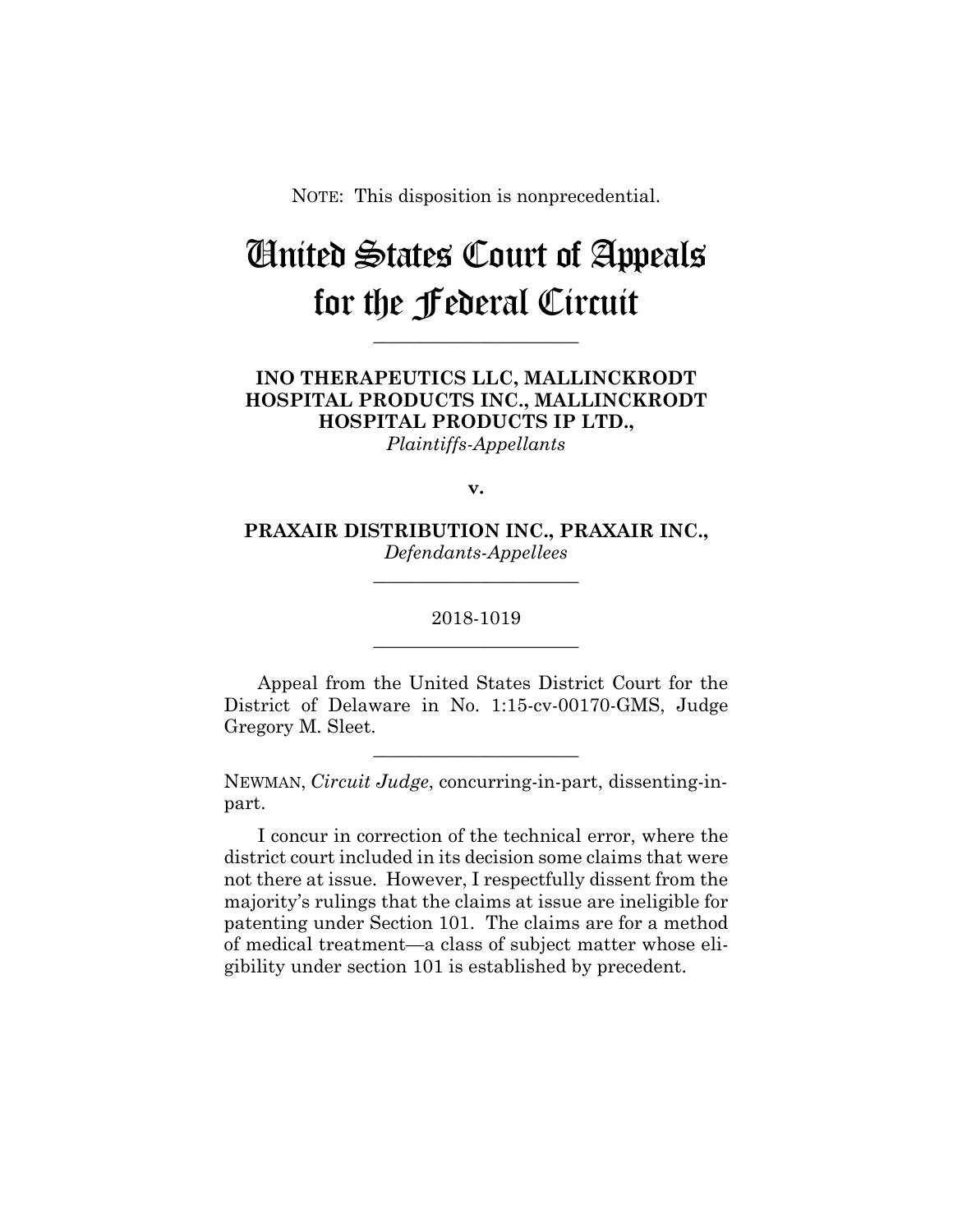The claimed inventions are for a method of treatment of hypoxic respiratory failure in neonates, and an apparatus for administering dosages of gaseous nitric oxide for this purpose. INO and Mallinckrodt scientists discovered the relationship of inhaled nitric oxide to pulmonary edema in certain infants, and also discovered why certain infants experience adverse effects. These scientists then developed a method and apparatus of treatment, avoiding adverse events.

The method that is described and claimed does not exist in nature; it was designed by and is administered by humans. However, the majority holds that this method is ineligible for patenting because the claims are directed to a "natural phenomenon." Maj. Op. at 8–9 ("The inventors observed an adverse event that iNO gas causes for certain patients. The patent claim does no more than add an instruction to withhold iNO treatment from the identified patients . . . so it covers a method in which, for the iNOexcluded patients, the body's natural processes are simply allowed to take place."). The majority does not acknowledge that the claimed multi-step method of treatment of hypoxic respiratory failure does not occur in nature. The majority improperly separates the claims into old and new steps, describes some claim steps as a "natural phenomenon" and some steps as "well-understood, routine, and conventional steps," and avoids the requirement that a claimed invention is considered as a whole.

Mallinckrodt states that: "It would be remarkable and unprecedented to conclude that a new treatment protocol that is capable of reducing the incidence of severe adverse events by as much as 90% is not inventive." Appellants Br. 46. The majority's holding contravenes the section 101 guidance of the Supreme Court, and directly contradicts this court's precedent applying section 101 to methods of medical treatment. The Court in *Mayo Collaborative Services v. Prometheus Laboratories, Inc.*, 566 U.S. 66 (2012), cautioned against misapplication of its holding,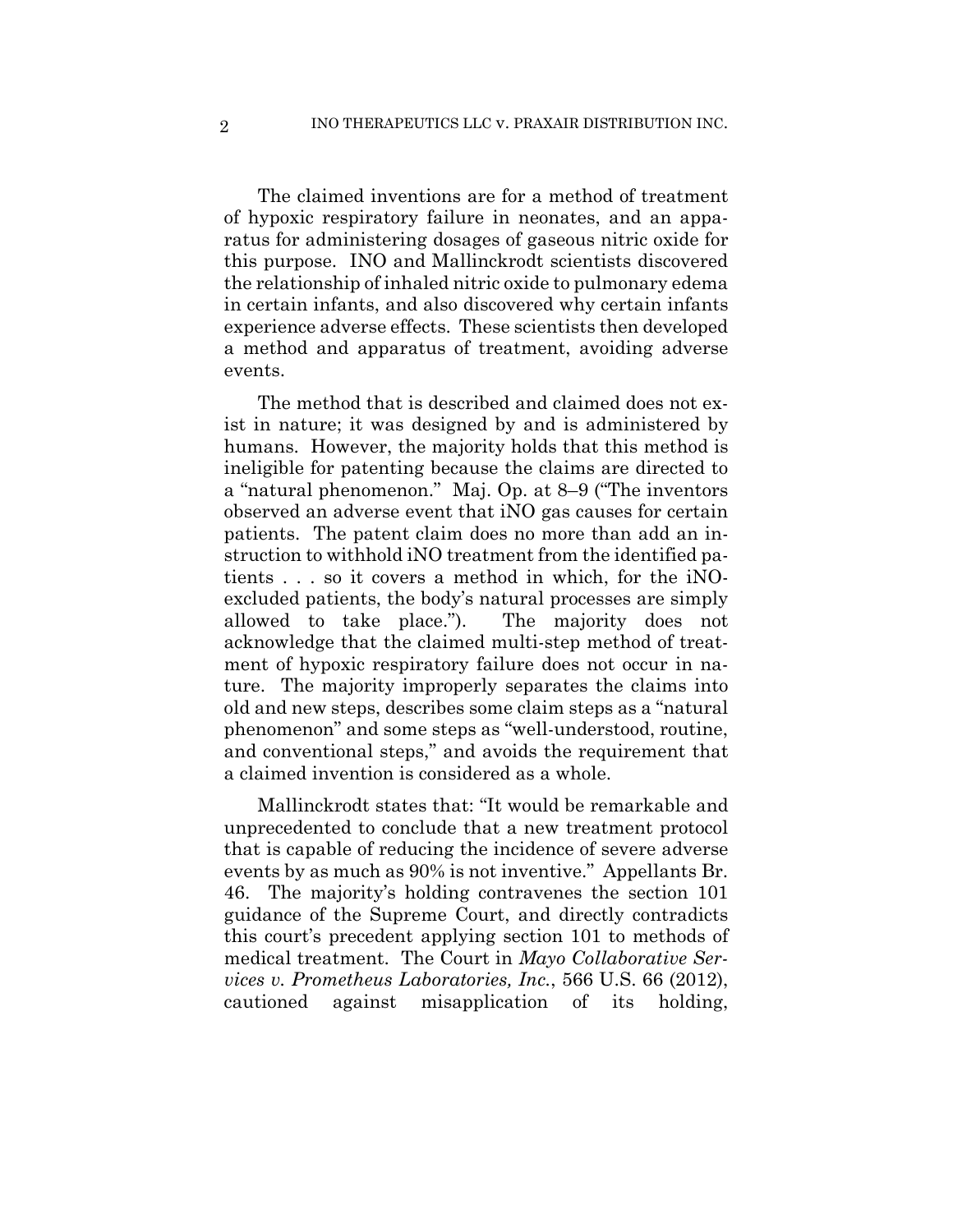reaffirming that a "new way of using an existing drug" is eligible for patenting under section 101. *Id*. at 87. My colleagues nonetheless hold that since the effect of nitric oxide is "human physiology," Maj. Op. at 4, and since physiologic response is a natural phenomenon, this method of treatment is ineligible for patenting. *Id.* at 8–9.

Heretofore, Federal Circuit precedent has been reasonably consistent in holding that methods of medical treatment are eligible for patenting. *See Athena Diagnostics, Inc. v. Mayo Collaborative Servs., LLC*, 927 F.3d 1333, 1367–68 (Fed. Cir. 2019) (Newman, J., dissenting from denial of rehearing *en banc*) (collecting cases on eligible methods of treatment and ineligible methods of diagnosis). The subject matter herein routinely complies with section 101; the court mis-steps in holding that "[t]he natural phenomenon here is undisputed," whereby the method of treatment is also deemed to be a natural phenomenon. Maj. Op. at 9.

Mallinckrodt's method of treatment may or may not pass the tests of sections 102 or 103,1 but this court's precedent and that of the Supreme Court do not exclude methods of treatment from access to the patent system under section 101. Today's change of law adds to the inconsistency and unpredictability of this area of patent-supported innovation.

#### *The INOT22 Study led to the claimed method*

Treatment of neonates with gaseous nitric oxide was approved by the FDA in 1999 for "the treatment of term

<u>.</u>

<sup>&</sup>lt;sup>1</sup> In a separate proceeding, the Patent Trial and Appeal Board in *Inter Partes Review* held invalid the claims of one of the patents here in suit, on the ground of obviousness in view of prior art, section 103. The Federal Circuit affirmed. *Praxair Distribution, Inc. v. Mallinckrodt Hosp. Prods. IP Ltd.*, 890 F.3d 1024 (Fed. Cir. 2018).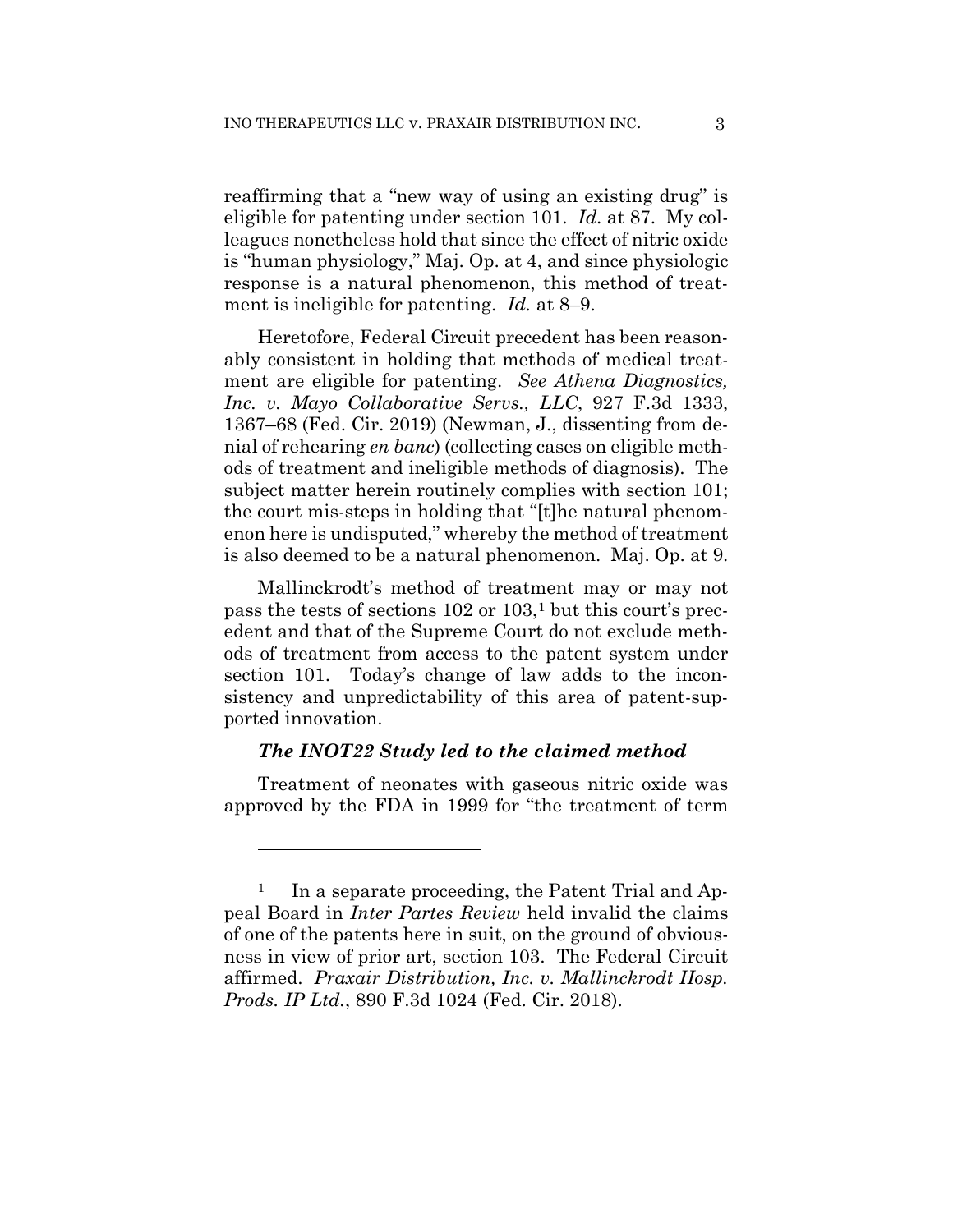and near-term . . . neonates having hypoxic respiratory failure associated with clinical or echocardiographic evidence of pulmonary hypertension." '741 patent, col. 1, ll. 20–24. The patent explains that the treatment was contraindicated for neonates who were known as dependent on rightto-left shunting of blood. *Id.*, col. 3, ll. 53–56.

In 2004 Mallinckrodt sponsored a clinical study known as INOT22, seeking to understand the occasional severe adverse effects of nitric oxide, including pulmonary edema and death. *Id.*, col. 12, ll. 49–58. The study led to understanding the relation among left ventricular dysfunction, pulmonary capillary wedge pressure, and the adverse events. *Id.*, col. 12, ll. 55–61. Mallinckrodt then designed a treatment protocol for neonates that reduced the adverse events. In 2009 the FDA approved this protocol, which is the basis of the patents in suit, and Praxair's ANDA and this Hatch-Waxman litigation.

Claim 1 of the '741 patent is deemed representative of the method-of-treatment claims.

1. A method of treating patients who are candidates for inhaled nitric oxide treatment, which method reduces the risk that inhalation of nitric oxide gas will induce an increase in pulmonary capillary wedge pressure (PCWP) leading to pulmonary edema in neonatal patients with hypoxic respiratory failure, the method comprising:

(a) identifying a plurality of term or near-term neonatal patients who have hypoxic respiratory failure and are candidates for 20 ppm inhaled nitric oxide treatment;

(b) determining that a first patient of the plurality does not have left ventricular dysfunction;

(c) determining that a second patient of the plurality has left ventricular dysfunction, so is at particular risk of increased PCWP leading to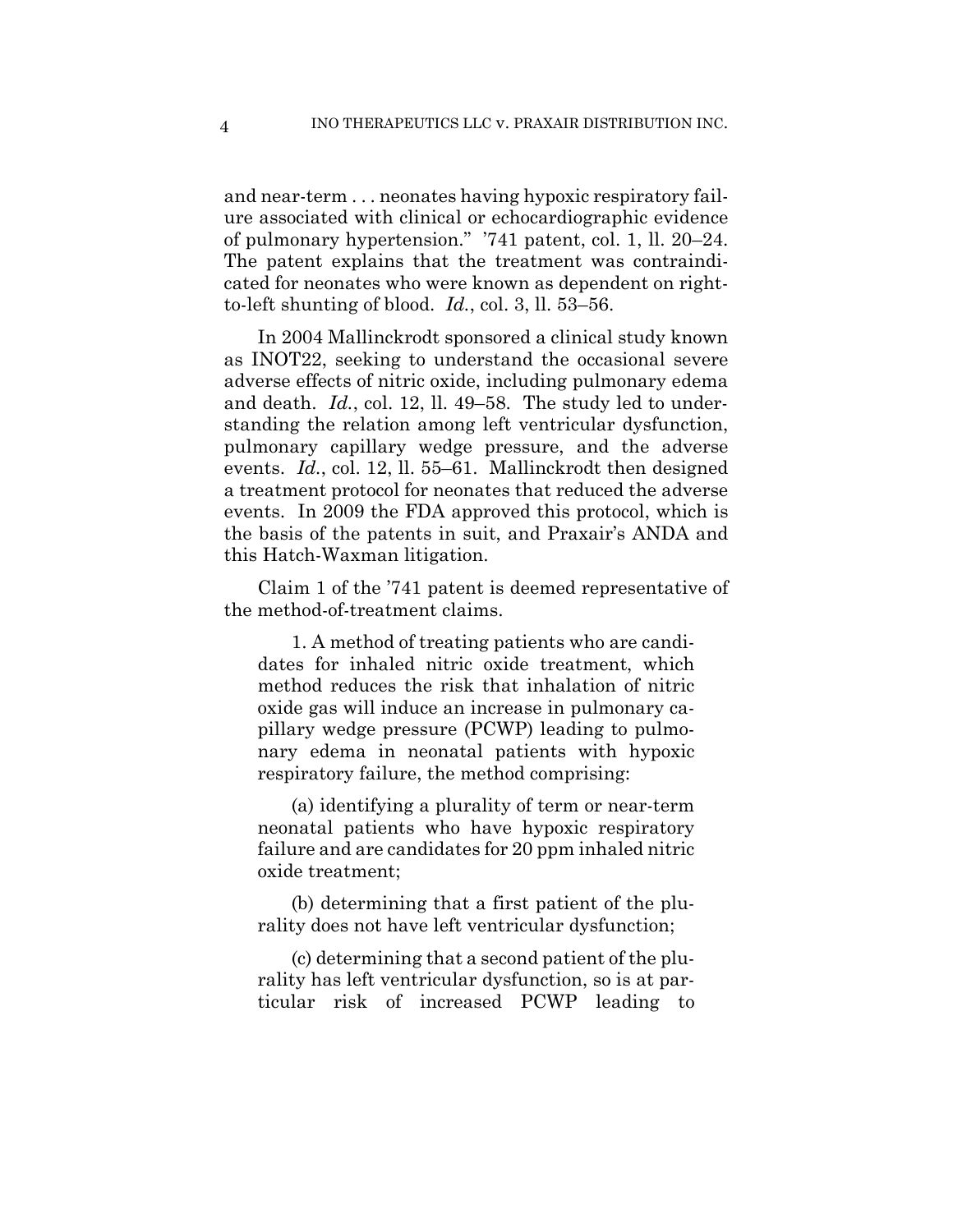pulmonary edema upon treatment with inhaled nitric oxide;

(d) administering 20 ppm inhaled nitric oxide treatment to the first patient; and

(e) excluding the second patient from treatment with inhaled nitric oxide, based on the determination that the second patient has left ventricular dysfunction, so is at particular risk of increased PCWP leading to pulmonary edema upon treatment with inhaled nitric oxide.

The claims recite a multi-step method of administering inhaled nitric oxide so that patients with left ventricular dysfunction are at reduced risk of adverse events. This method is not a law of nature, it is not a natural phenomenon.

The majority's argument that a method of treatment of an affliction affecting human physiology is ineligible under section 101 contravenes precedent. *See, e.g.*, *Rapid Litig. Mgmt. Ltd. v. CellzDirect, Inc.*, 827 F.3d 1042, 1048–49 (Fed. Cir. 2016) (method of treating disease "to achieve 'a new and useful end,' is precisely the type of claim that is eligible for patenting" (quoting *Alice Corp. Pty. Ltd. v. CLS Bank Int'l*, 573 U.S. 208, 217 (2014))). My colleagues acknowledge that the claims include "[a] treatment step of administering," Maj. Op. at 11, but state that this step is "not the focus of the claimed invention," *id.*, and that "[t]he claimed invention is focused on screening for a natural law," *id.* at 14–15. However, patent eligibility is determined not for isolated steps, but for the claimed invention as a whole. Eligibility does not depend on whether some of the claim steps were known. The Court reiterated in *Diamond v. Diehr*, 450 U.S. 175 (1981):

In determining the eligibility of respondents' claimed process for patent protection under § 101, their claims must be considered as a whole. It is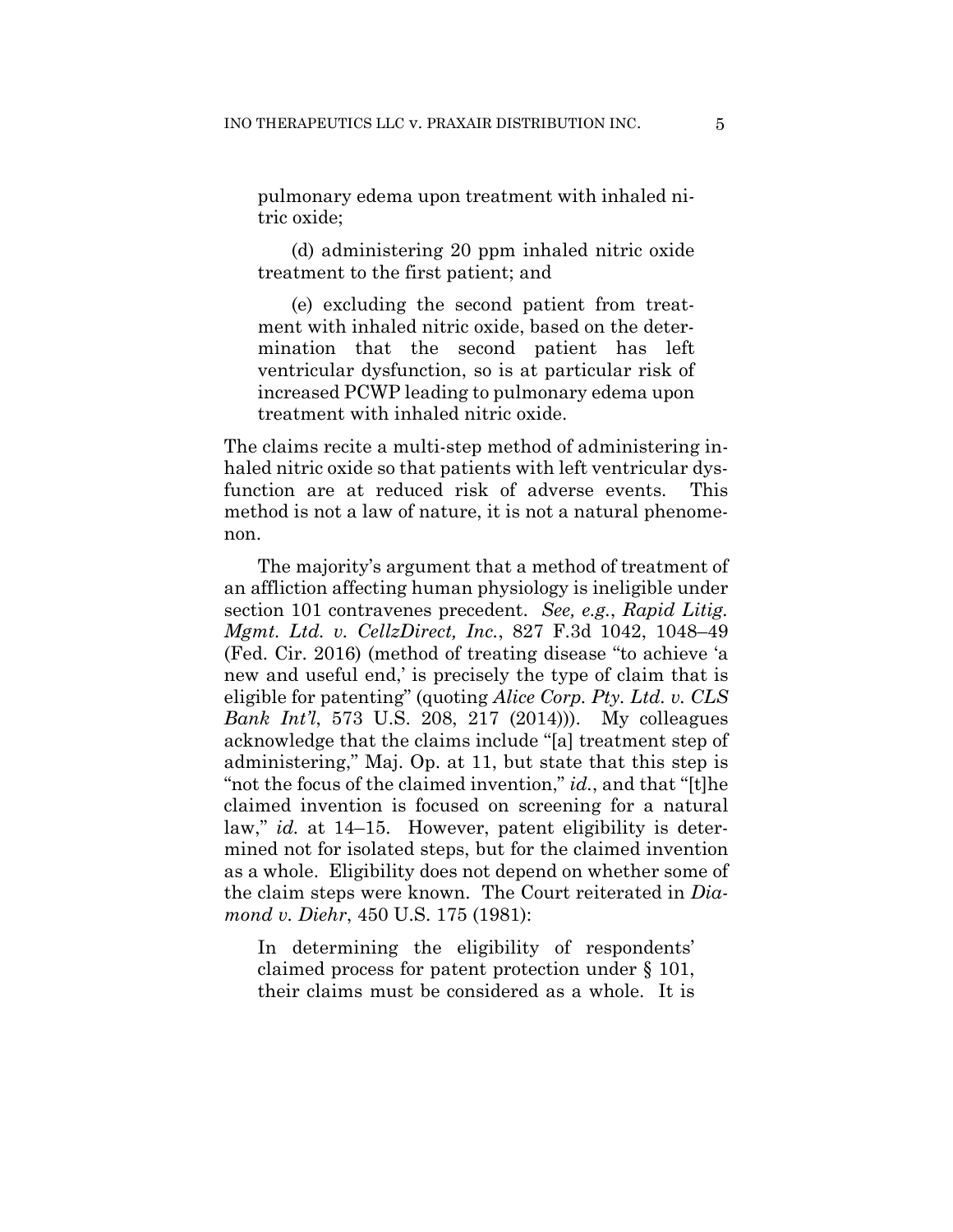inappropriate to dissect the claims into old and new elements and then to ignore the presence of the old elements in the analysis.

*Id.* at 188; *see Parker v. Flook*, 437 U.S. 584, 594 (1978) ("[A] patent claim must be considered as a whole."); *Aro Mfg. Co. v. Convertible Top Replacement Co*., 365 U.S. 336, 344 (1961) ("[I]f anything is settled in the patent law, it is that the combination patent covers only the totality of the elements in the claim and that no element, separately viewed, is within the grant."). The majority's analysis is an explicit departure from this rule.

## *The majority's ruling conflicts with extensive precedent*

Heretofore, this court has appropriately viewed section 101 eligibility for method-of-treatment inventions. *See, e.g.*, *Vanda Pharm. Inc. v. West-Ward Pharm. Int'l Ltd.*, 887 F.3d 1117 (Fed. Cir. 2018) (method of treatment of schizophrenia with the drug iloperidone where the dose is adjusted based on whether the patient is a CYP2D6 poor metabolizer); *Nat. Alternatives Int'l, Inc. v. Creative Compounds, LLC*, 918 F.3d 1338 (Fed. Cir. 2019) (method of increasing athletic performance by administering betaalanine); *Endo Pharm. Inc. v. Teva Pharm. USA, Inc*., 919 F.3d 1347 (Fed. Cir. 2019) (method of treating patients with oxymorphone based on the discovery that patients with impaired kidney function need less oxymorphone for pain relief). Despite precedent, the majority today holds that this method-of-treatment is not patent-eligible under section 101.

Section 101 states the eligibility for patenting of "any new and useful process, machine, manufacture, or composition of matter, or any new and useful improvement thereof," while "subject to the conditions and requirements of this title." The purpose of section 101 is to introduce the statute and define the scope of its subject matter, as distinguished from the subject matter of copyright, also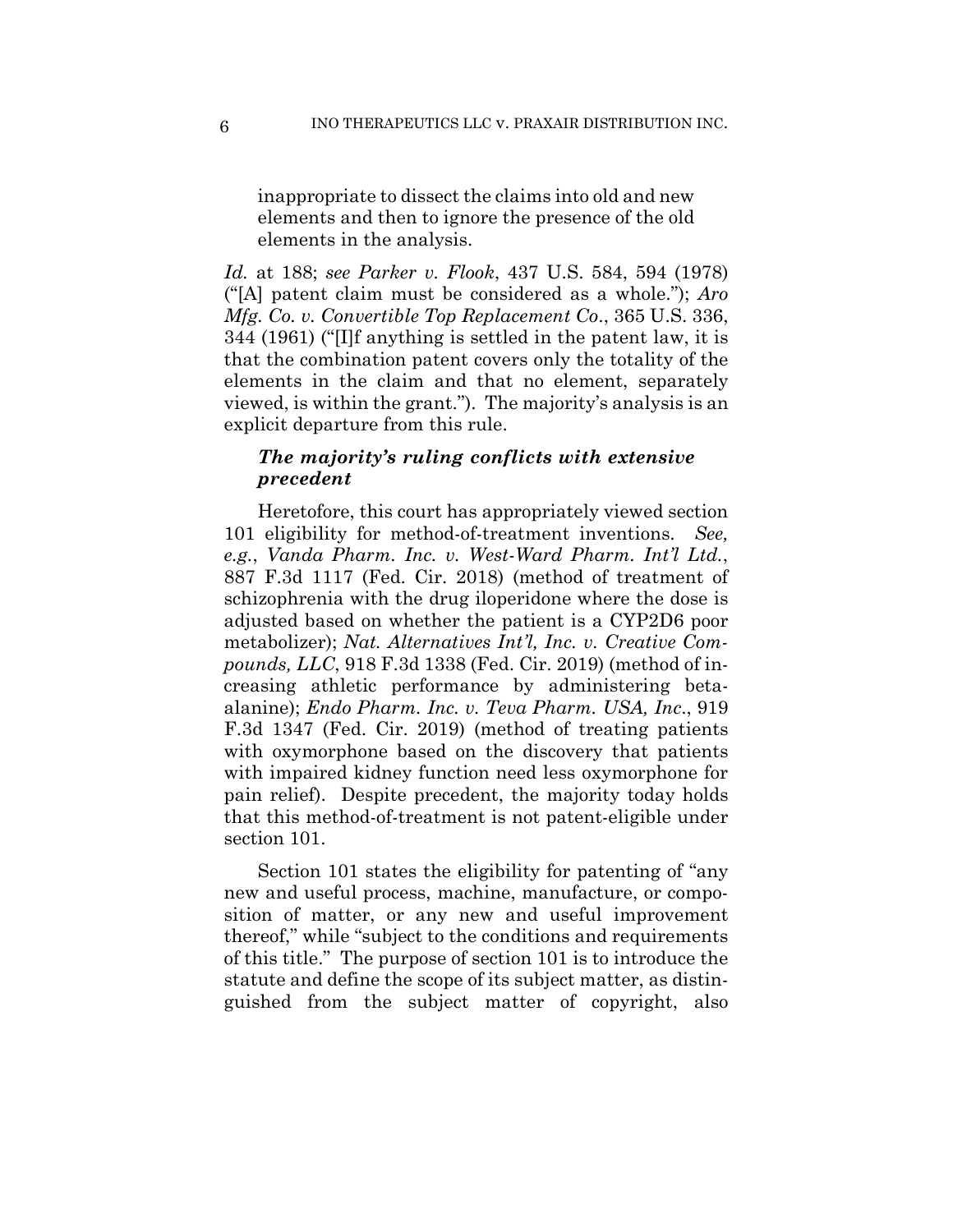authorized in Article I, Section 8, Clause 8 of the Constitution. In turn, eligible subject matter is reviewed for compliance with the conditions of patentability in sections 102, 103, 112, and the rest of Title 35.

The majority attempts to meet these concerns by stating "we emphasize the narrowness of our holding today, which is limited to the particular claims at issue and is driven by the particular circumstances here." Maj. Op. at 22. This disclaimer appears at the end of a lengthy exposition, whose wide-ranging pronouncements of law and policy are not tied to narrow circumstances or claims. The persistent theme of the majority's analysis is that if a claim contains limitations that concern human physiology, ineligibility arises under section 101, whether or not the claimed method of medical treatment meets the requirement of patentability.

The majority's broad pronouncement of ineligibility of medical treatment that relates to human physiology not only contravenes precedent, but contravenes the national interest in achieving new methods of medical treatment with the assistance of the patent incentive.

#### *The policy of patent-supported innovation*

My colleagues state that the new method presented by INO and Mallinckrodt is ineligible under section 101 because it is "broadly preemptive of uses of the natural phenomenon," Maj. Op. at 21, and "risks monopolizing" information. *Id.* at 10. We are not told how this method preempts any known or unknown uses of this "natural phenomenon" or forecloses use of scientific information.

The patents at issue arose from discovery of the relation among left ventricular dysfunction, gaseous nitric oxide, and pulmonary edema—a discovery disclosed in the patent for all to understand and study and evaluate and test and improve upon. The Court has reiterated, "the federal patent system thus embodies a carefully crafted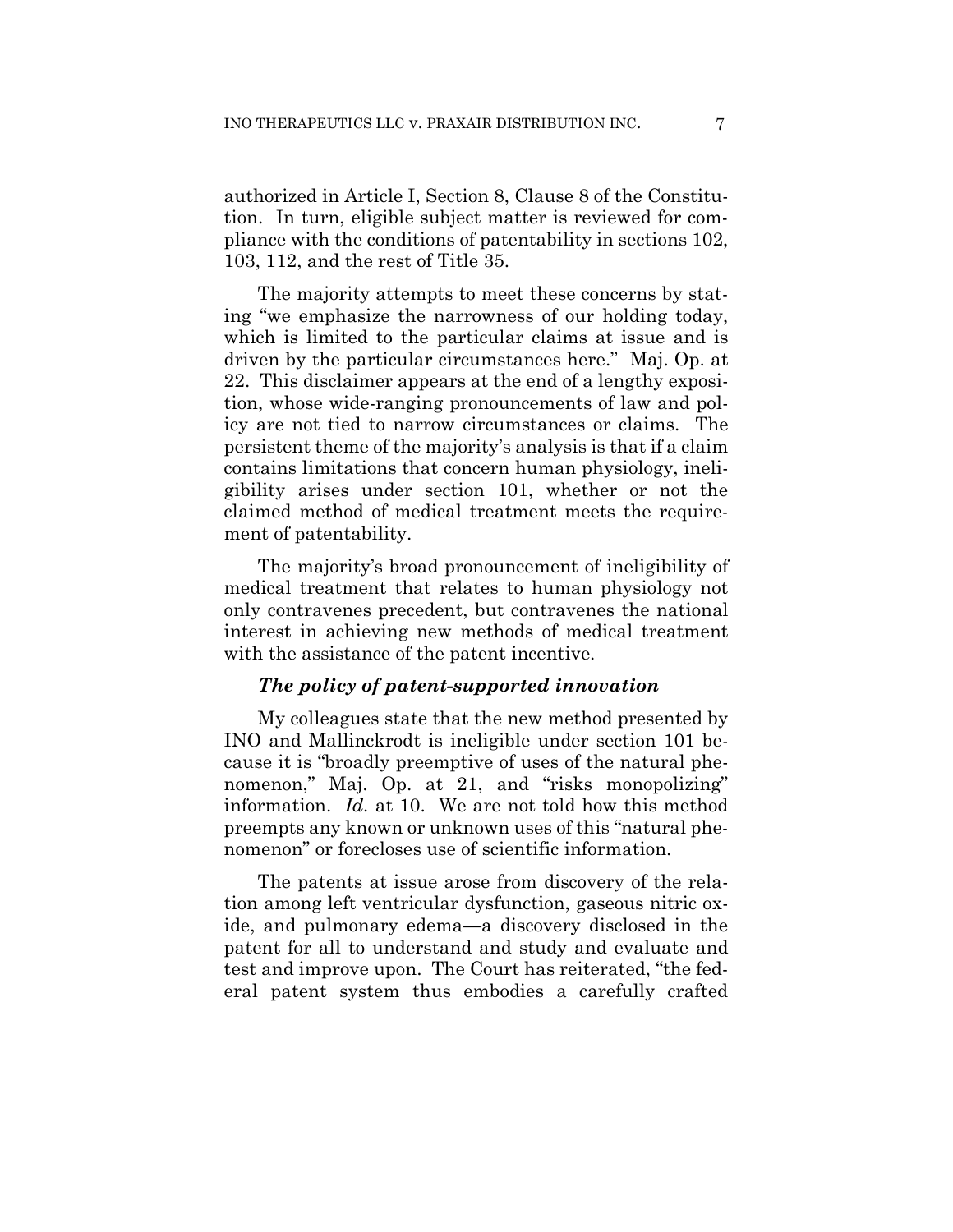bargain for encouraging the creation and disclosure of new, useful, and nonobvious advances in technology and design in return for the exclusive right to practice the invention for a period of years." *Bonito Boats, Inc. v. Thunder Craft Boats, Inc.*, 489 U.S. 141, 150–51 (1989). *See J.E.M. Ag Supply, Inc. v. Pioneer Hi–Bred Int'l, Inc.*, 534 U.S. 124, 142 (2001) ("The disclosure required by the Patent Act is 'the *quid pro quo* of the right to exclude.'" (quoting *Kewanee Oil Co. v. Bicron Corp.*, 416 U.S. 470, 484 (1974))).

My colleagues' position that patents impede scientific and technologic advance ignores the principle, first stated in *Whittemore v. Cutter*, 29 F. Cas. 1120, 1121 (C.C.D. Mass. 1813), that: "It could never have been the intention of the legislature to punish a man, who constructed such a machine merely for philosophical experiments, or for the purpose of ascertaining the sufficiency of the machine to produce its described effects." This common-law research exemption was remarked in *Integra Lifesciences I, Ltd. v. Merck KGaA*, 331 F.3d 860, 875 (Fed. Cir. 2003) (Newman, J., dissenting) ("Today's accelerated technological advance is based in large part on knowledge of the details of patented inventions and how they are made and used. Prohibition of research into such knowledge cannot be squared with the framework of the patent law."). *See also* Giles S. Rich, *Principles of Patentability*, 28 Geo. Wash. L. Rev. 393, 400 (1960) ("It should never be forgotten that *patented* inventions are published and become a part of the technical literature. This publication itself promotes progress in the useful arts and it is the prospect of patent rights which induces disclosure and the issuance of the patent which makes it available.") (emphasis original).

Patents provide the economic incentive for medical scientists and industries to devise new treatments to serve the afflicted public. My colleagues' holding that such inventions are broadly ineligible for patenting, will simply add disincentive to medical advance. From my colleagues' holding that this improved method of treatment of